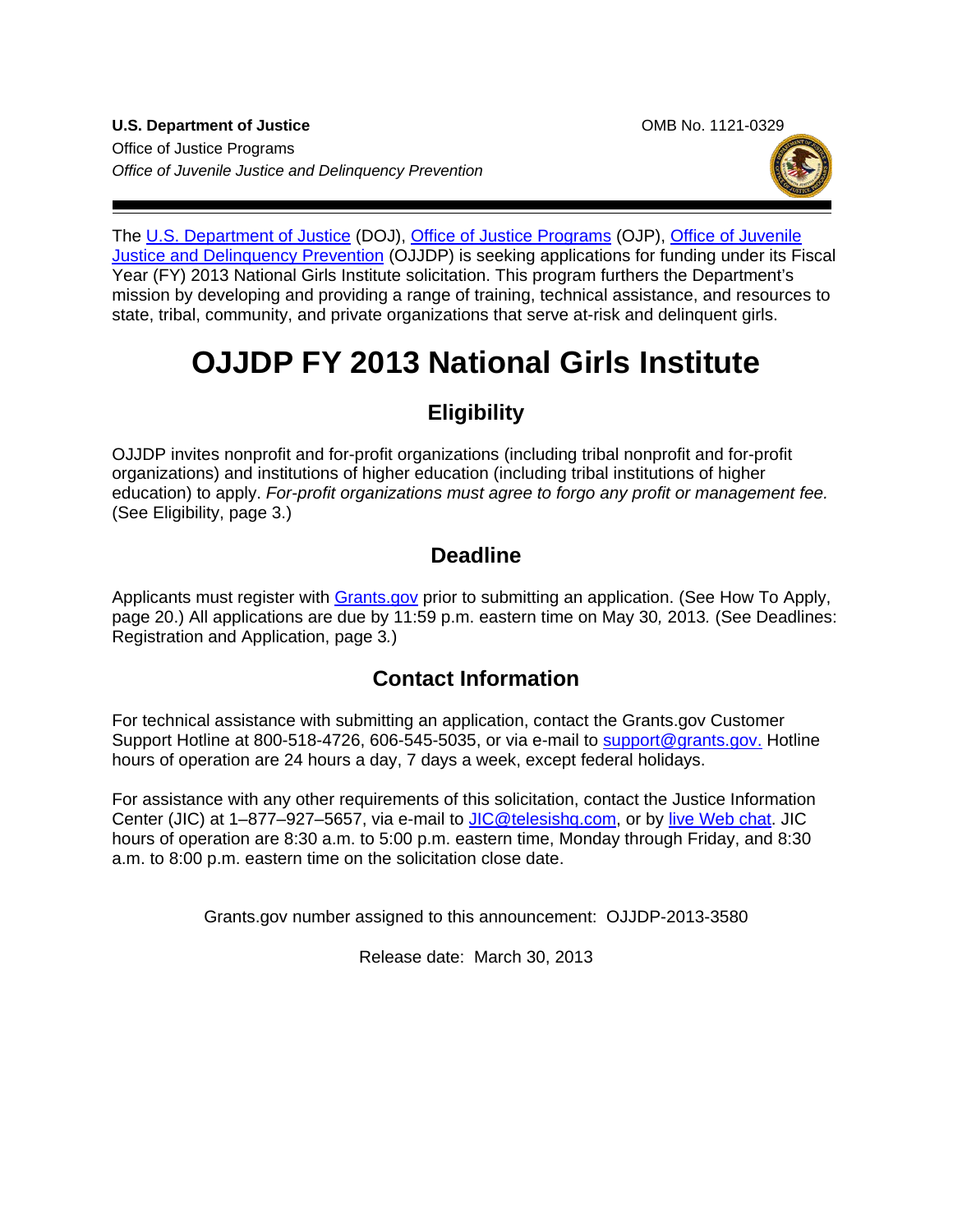| 1. Information to Complete the Application for Federal Assistance (SF-424) 12 |
|-------------------------------------------------------------------------------|
|                                                                               |
|                                                                               |
|                                                                               |
|                                                                               |
|                                                                               |
|                                                                               |
|                                                                               |
|                                                                               |
|                                                                               |
|                                                                               |
|                                                                               |
|                                                                               |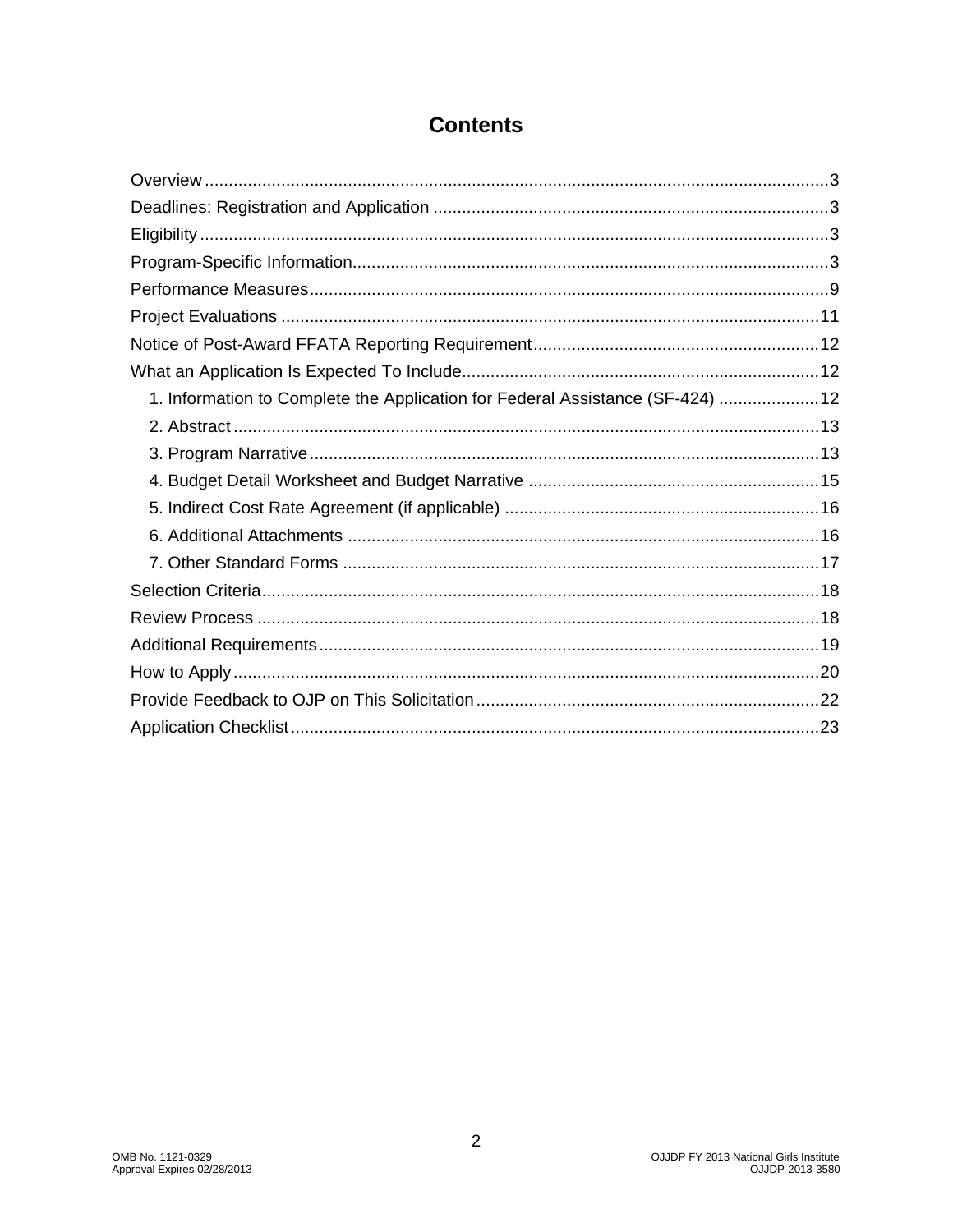# **OJJDP FY 2013 National Girls Institute (CFDA #16.540)**

### <span id="page-2-0"></span>**Overview**

Through this program, OJJDP seeks to support its National Girls Institute (NGI) to advance the understanding and application of promising and evidence-based prevention, intervention, treatment, and aftercare programs and services for at-risk and juvenile justice- involved girls. NGI accomplishes its mission through a broad range of activities, including training and technical assistance (TTA); information dissemination; collaboration with researchers and program developers; partnership with federal, state, and local agencies; policy development; and other leadership functions. This solicitation is authorized by Sections 221–223 of the Juvenile Justice and Delinquency Prevention Act (JJDP Act), 42 U.S.C. §§ 5631-5633.

# <span id="page-2-1"></span>**Deadlines: Registration and Application**

Applicants must register with Grants.gov to submit an application. OJP encourages applicants to **register several weeks before** the application submission deadline. In addition, OJP urges applicants to submit applications at least **72 hours prior to the due date** of the application to allow time to receive the validation message and to correct any problems that may have caused a rejection notification. The deadline to apply for funding under this announcement is 11:59 p.m. eastern time on May 30, 2013. See How To Apply, page 20*,* for details.

# <span id="page-2-2"></span>**Eligibility**

Eligible applicants are limited to nonprofit and for-profit organizations (including tribal nonprofit and for-profit organizations) and institutions of higher education (including tribal institutions of higher education). *For-profit organizations must agree to forgo any profit or management fee.*

OJJDP welcomes joint applications from two or more eligible applicants; however, one applicant must be clearly indicated as the primary applicant (for correspondence, award, and management purposes) and the others indicated as coapplicants.

# <span id="page-2-3"></span>**Program-Specific Information**

#### **Purpose**

According to the Report of the Attorney General's National Task Force on Children Exposed to Violence<sup>[1](#page-2-4)</sup>, the differences between the profiles and service needs of girls and boys entering the juvenile justice system present a significant challenge to professionals who serve them. The challenges that girls often face as they enter the juvenile justice system include trauma, violence, neglect, mental and physical problems, family conflict, pregnancy, residential and academic instability, and school failure. The juvenile justice system only exacerbates these problems by failing to provide girls with services at the time when they need them most.

3

<span id="page-2-4"></span><sup>&</sup>lt;sup>1</sup> Report of the Attorney General's National Task Force on Children Exposed to Violence [\(www.justice.gov/defendingchildhood/cev-rpt-full.pdf\)](http://www.justice.gov/defendingchildhood/cev-rpt-full.pdf)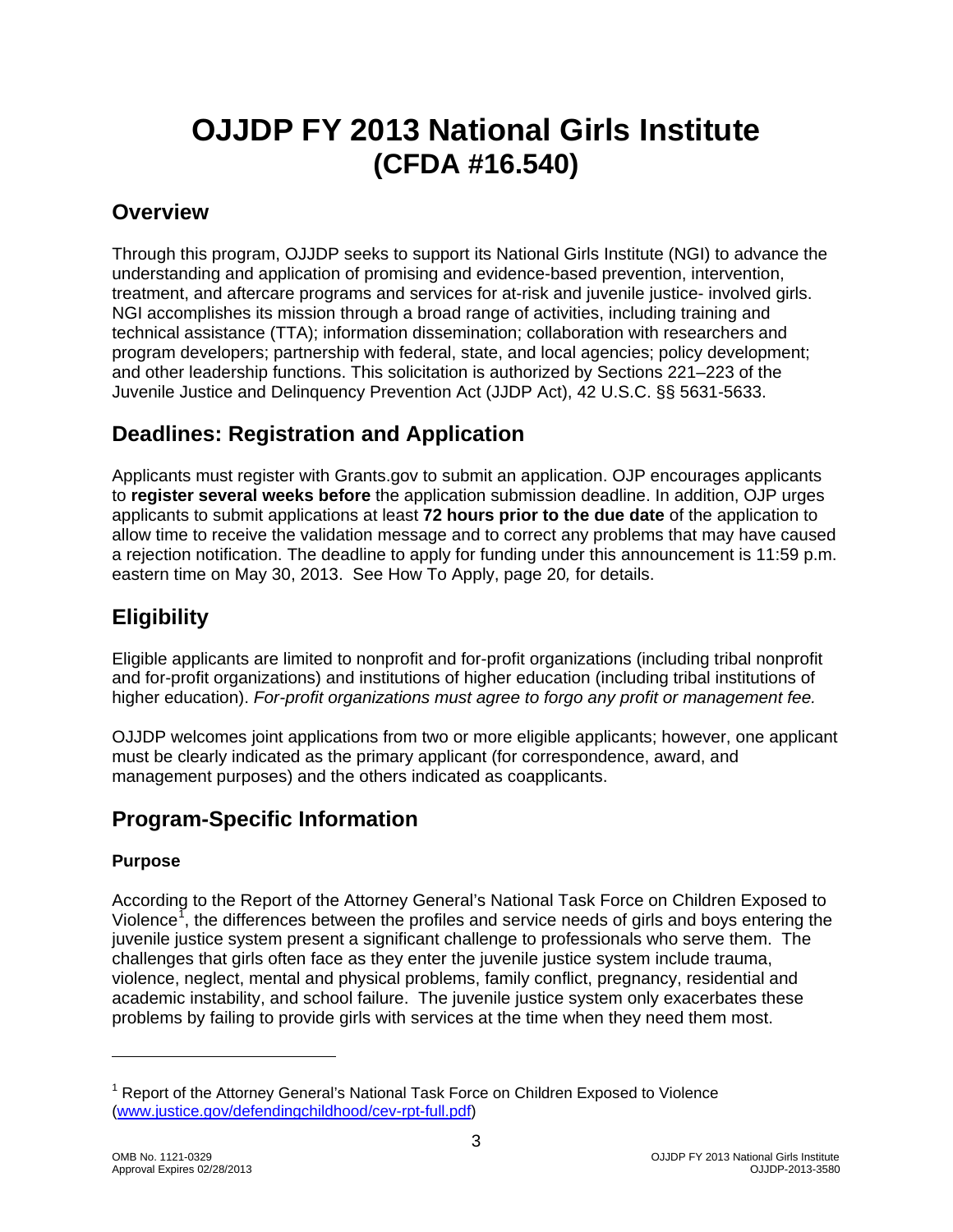Furthermore, most youth in the juvenile justice system are detained for nonviolent and status offenses. This is particularly true of girls, who are slightly more likely than boys to enter the system for minor offenses. Girls are also detained for longer periods than are their male counterparts when they commit the same crimes. In addition, girls who are pregnant or parenting within the juvenile justice system present their own set of needs. Girls involved in the juvenile justice system are more likely to become pregnant as a juvenile than their non-justiceinvolved peers are. Girls in the juvenile justice system are in critical need of programming, facilities, and staff that are gender-responsive.

NGI serves as OJJDP's principal national TTA provider and resource clearinghouse for promising and evidence-based practices in girls' delinquency prevention, intervention, and treatment. The successful applicant will translate the information learned through OJJDP's Girls Study Group<sup>[2](#page-3-0)</sup>, the Report of the Attorney General's National Task Force on Children Exposed to Violence [\(www.justice.gov/defendingchildhood/cev-rpt-full.pdf\)](http://www.justice.gov/defendingchildhood/cev-rpt-full.pdf), the [Georgetown Center on](http://www.law.georgetown.edu/academics/centers-institutes/poverty-inequality/index.cfm)  [Poverty, Inequality, and Public Policy's](http://www.law.georgetown.edu/academics/centers-institutes/poverty-inequality/index.cfm) report [Improving the Juvenile Justice System for Girls:](http://www.law.georgetown.edu/academics/centers-institutes/poverty-inequality/upload/JDS_V1R4_Web_Singles.pdf)  [Lessons from the States](http://www.law.georgetown.edu/academics/centers-institutes/poverty-inequality/upload/JDS_V1R4_Web_Singles.pdf)<sup>[3](#page-3-1)</sup> and other resources in order to improve programs and practices that address the needs of at-risk and justice system involved girls.

Applicants must identify how they will implement the identified tasks, describe how they will ensure the timely delivery of requested support, and describe the cost efficiencies they will achieve in the management and staffing of the program.

The successful applicant will consult with OJJDP, who will provide guidance on training and technical assistance topics, publications, manuals, and other deliverables. OJJDP expects to modify tasks and specifications as the Office identifies emerging assistance needs, and the OJJDP program manager assigned to the award must approve all changes in the scope of work. The awardee must clearly identify OJJDP in all documents and materials produced for the purpose of this cooperative agreement as the federal agency responsible for said product.

The successful applicant shall provide all personnel, equipment, tools, materials, supervision, and other items and activities needed to perform the tasks, as defined. The awardee shall coordinate and/or perform all tasks described.

#### **Goals, Objectives, and Deliverables**

The goal of this cooperative agreement is to improve girls' delinquency programming and practices at the national, state, tribal and local levels to reduce the number of girls in the juvenile justice system and to improve the treatment of girls who are already in detention. OJJDP will

<span id="page-3-0"></span> $2$  The OJJDP Girls' Study Group developed scientifically sound and useful guidance to understand female juvenile offending and to identify effective strategies for preventing and reducing female juvenile involvement in delinquency and violence. More information is available at [//girlsstudygroup.rti.org/index.cfm?fuseaction=dsp\\_home.](http://girlsstudygroup.rti.org/index.cfm?fuseaction=dsp_home)

<span id="page-3-1"></span><sup>&</sup>lt;sup>3</sup> This report of the Georgetown Center on Poverty, Inequality, and Public Policy at Georgetown Law School [\(www.law.georgetown.edu/academics/centers-institutes/poverty-](http://www.law.georgetown.edu/academics/centers-institutes/poverty-inequality/upload/JDS_V1R4_Web_Singles.pdf)

[inequality/upload/JDS\\_V1R4\\_Web\\_Singles.pdf\)](http://www.law.georgetown.edu/academics/centers-institutes/poverty-inequality/upload/JDS_V1R4_Web_Singles.pdf) lays out gender-specific reforms for girls in the juvenile justice system. The report offers innovative solutions for federal and state governments and suggests strategies to adopt and implement critical improvements based on successful reforms in Connecticut, Florida and Stanislaus County, California.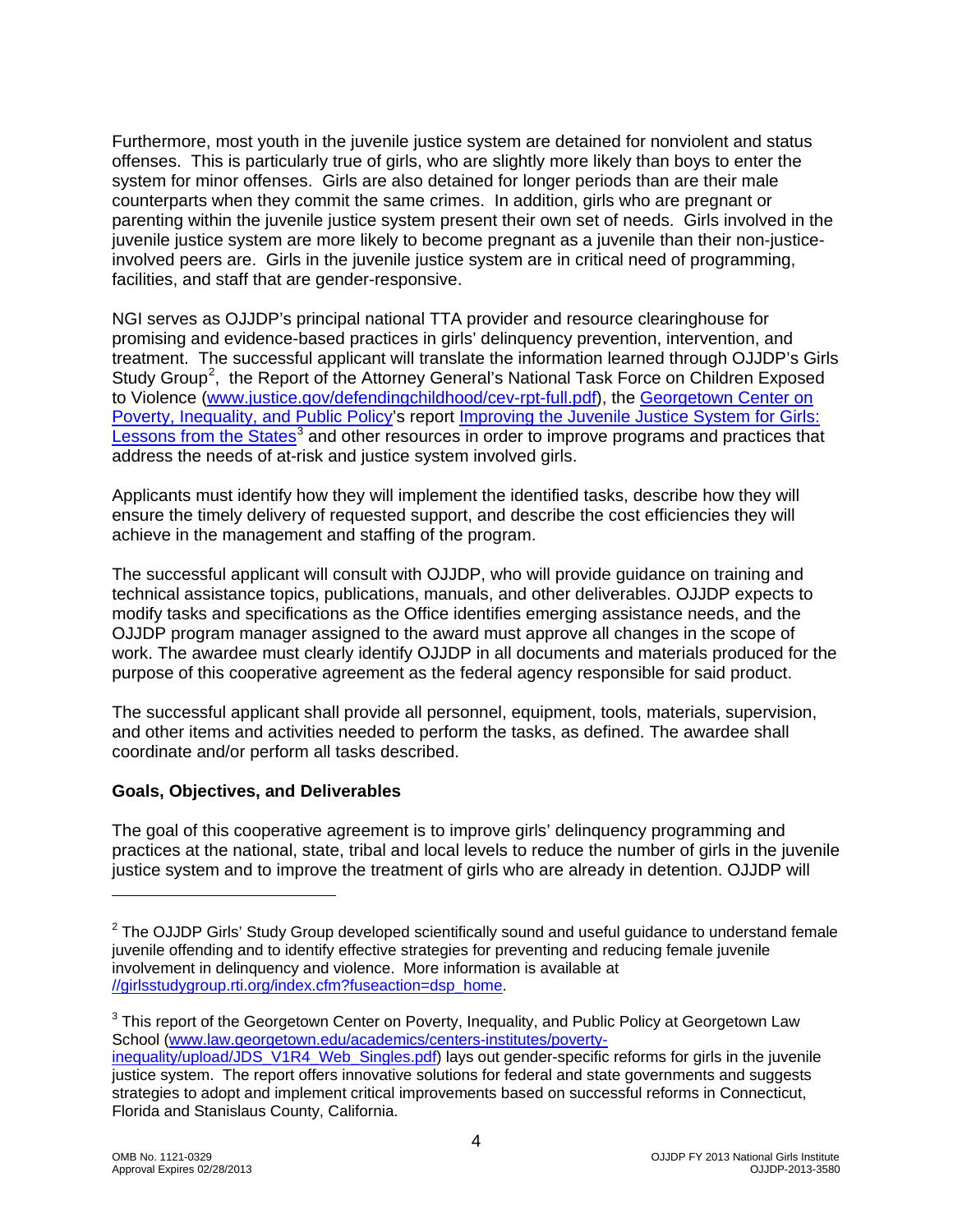expect the NGI, as the national TTA provider for girls' delinquency prevention, intervention, and treatment, to undertake a range of activities. Primary objectives include:

- developing and implementing multi-level training and technical assistance to improve the job performance of individuals and service delivery systems of states, tribes, communities, and organizations working with at-risk and delinquent girls and their families.
- developing and disseminating information, using different means, to advance understanding of the causes and correlates of girls' delinquency, provide guidance on how programs can improve their response to the needs of girls and their families, and improve policies and practices that may contribute to bringing girls further into the system.
- identifying information, resources, current practices, and policies that inadequately support the needs of at-risk and delinquent girls and preparing recommendations that address these gaps.
- facilitating communication and collaboration with other federal, state, tribal, national and community-based organizations that serve or are concerned about girls.

The activities outlined above should incorporate information acquired from research on the needs of girls and their families and from promising and evidence-based programming and practice. They should address the multiple levels of the system (schools, law enforcement, courts, probation, detention, corrections, and aftercare). Activities and materials should be gender-sensitive and culturally relevant.

OJJDP will expect the successful applicant to collaborate with OJJDP's [National Training and](https://www.nttac.org/)  [Technical Assistance Center,](https://www.nttac.org/) other OJJDP TTA providers, and OJJDP's research and evaluation staff to coordinate efforts to provide services to states, tribes, communities, and service providers.

In support of this effort, the awardee shall be responsible for the following deliverables, as outlined below:

- develop resources and messaging about at-risk and system-involved girls for appropriate audiences in coordination with OJJDP and disseminate them on appropriate platforms.
- produce and promote resources and provide targeted technical assistance on the development of a data-driven system for girls in state, tribal, and local jurisdictions.
- produce and promote resources and provide targeted technical assistance for conducting evaluations of gender-specific programs.
- develop appropriate materials and technical assistance to implement Recommendation 6.4 of the Report of the Attorney General's National Task Force on Children Exposed to Violence (www.justice.gov/defendingchildhood/cev-rpt-full.pdf): Provide care and services to address the special circumstances and needs of girls in the juvenile justice system.
- support and develop gender-responsive services for girls healing from violence and other traumatic events, including sexual and physical abuse.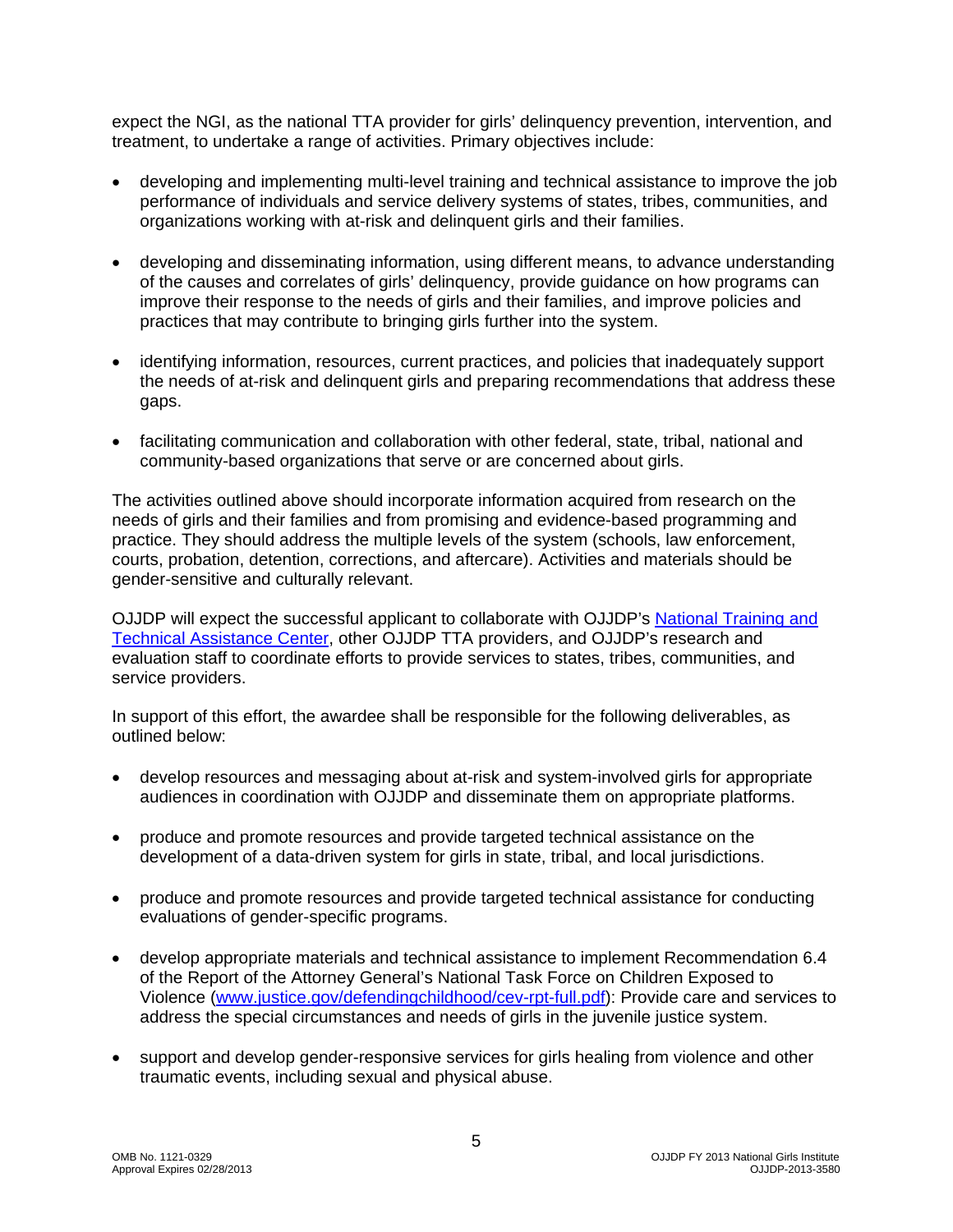- promote resources from organizations and individuals with expertise in serving at-risk and justice-system involved girls on topics relevant to the field, such as standards of care for girls in detention, alternatives to incarceration, solitary confinement, Prison Rape Elimination Act, and others).
- disseminate information regarding system-involved girls via Webinars, conference presentations, policy papers, and other means for advocates and other appropriate audiences.
- develop and promote useful and relevant information for the field that translates research into practice.
- engage the National Center for Youth in Custody [\(//nc4yc.org/\)](http://nc4yc.org/), other OJJDP TTA providers (See the OJJDP Provider Directory at [www.nttac.org/views/docs/NTTAC\\_Catalog\\_508\\_C.pdf\)](http://www.nttac.org/views/docs/NTTAC_Catalog_508_C.pdf), and other relevant organizations to develop and build collaborative efforts.
- serve as a clearinghouse of up-to-date, easily accessible information for girls, parents, and professionals who work directly with girls.
- conduct topic-specific roundtables of experts to inform the work of OJJDP, NGI, and the field; one of these roundtables should focus on the impact of, domestic violence on the entry of girls into the juvenile justice system.

The awardee will have a system to receive and track online requests for technical assistance and to provide information regarding upcoming conferences and training events and online access to OJJDP-produced materials. The awardee will ensure that all Web site postings comply with applicable federal regulations and OJJDP protocols.

- **Plan for General Project Management and Monthly Reporting.** The successful applicant will develop, implement, and submit a strategic plan that provides for efficient management of all tasks. The plan should detail, at a minimum, ongoing activities, including staffing structures, staff rates worked on the project, and other information critical to the operation of the cooperative agreement. The plan shall also include an approach for communicating regularly with OJJDP to discuss emerging priorities and assignments, status of products and deliverables, and strategies for overcoming obstacles to enhancing the awardees' responsiveness to OJJDP priorities. In addition, the plan should outline a process for monthly reporting of program task accomplishments and an accounting of expended funds. The successful applicant shall submit this strategic plan no later than 90 days after the start of the project period.
- **Special Projects.** OJJDP may require that the awardee conduct special projects or develop products in support of this cooperative agreement. For example, OJJDP may wish to convene a special working group to provide feedback and product development and review.

#### **Evidence-based Programs or Practices**

OJP places a strong emphasis on the use of data and evidence in policy making and program development in criminal justice. OJP is committed to: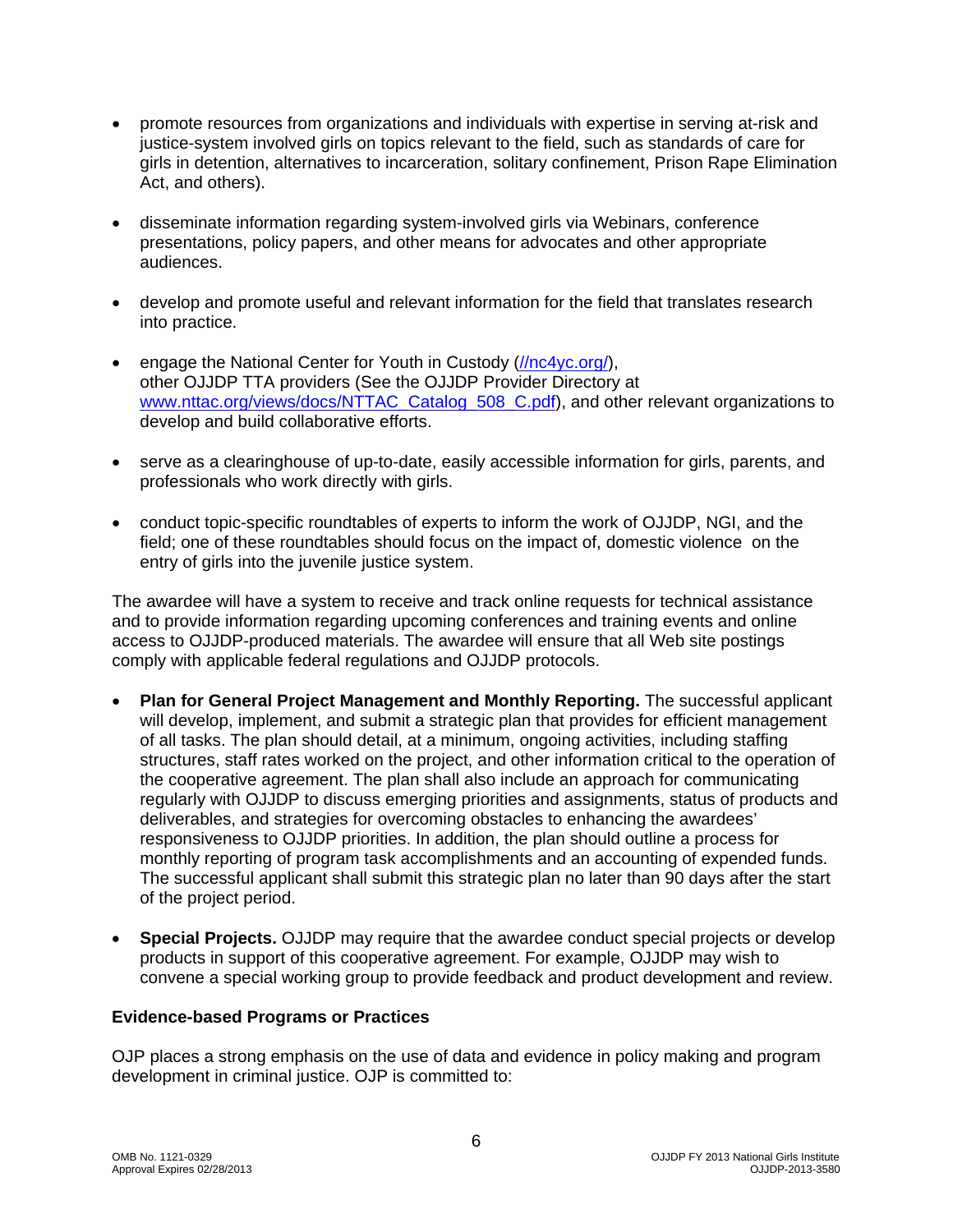- improving the quantity and quality of evidence OJP generates;
- integrating evidence into program, practice, and policy decisions within OJP and the field; and
- improving the translation of evidence into practice.

OJP considers programs and practices to be evidence-based when their effectiveness has been demonstrated by causal evidence, generally obtained through one or more outcome evaluations. Causal evidence documents a relationship between an activity or intervention (including technology) and its intended outcome, including measuring the direction and size of a change, and the extent to which a change may be attributed to the activity or intervention. Causal evidence depends on the use of scientific methods to rule out, to the extent possible, alternative explanations for the documented change. The strength of causal evidence, based on the factors described above, will influence the degree to which OJP considers a program or practice to be evidence-based. OJP's [CrimeSolutions.gov](http://www.crimesolutions.gov/) and OJJDP's [Model Program Guide](http://www.ojjdp.gov/mpg/) Web sites are two resources that applicants may use to find information about evidence-based programs in criminal justice, juvenile justice, and crime victim services.

#### **Amount and Length of Awards**

OJJDP expects to make one cooperative agreement of as much as \$500,000 for a 12-month project period. Based on performance and the availability of funds, OJJDP will make awards for years two and three for as much as \$500,000 for each year. Applicants should submit a 3-year budget, although OJJDP will only award funding for year one. The total amount over the 3-year period may be up to \$1,500.000 million.

All awards are subject to the availability of appropriated funds and to any modifications or additional requirements that may be imposed by law.

In furtherance of the goals and objectives described above, OJJDP's role will include the following tasks:

- reviewing and approving major work plans, including changes to such plans, and key decisions pertaining to project operations.
- reviewing and approving major project-generated documents and materials used in the provision of project services.
- providing guidance in significant project planning meetings and participating in project sponsored training events or conferences.

#### **Budget Information**

**Limitation on Use of Award Funds for Employee Compensation, Waiver.** With respect to any award of more than \$250,000 made under this solicitation, recipients may not use federal funds to pay total cash compensation (salary plus cash bonuses) to any employee of the award recipient at a rate that exceeds 110 percent of the maximum annual salary payable to a member of the Federal Government's Senior Executive Service (SES) at an agency with a Certified SES Performance Appraisal System for that year. The 2012 salary table for SES employees is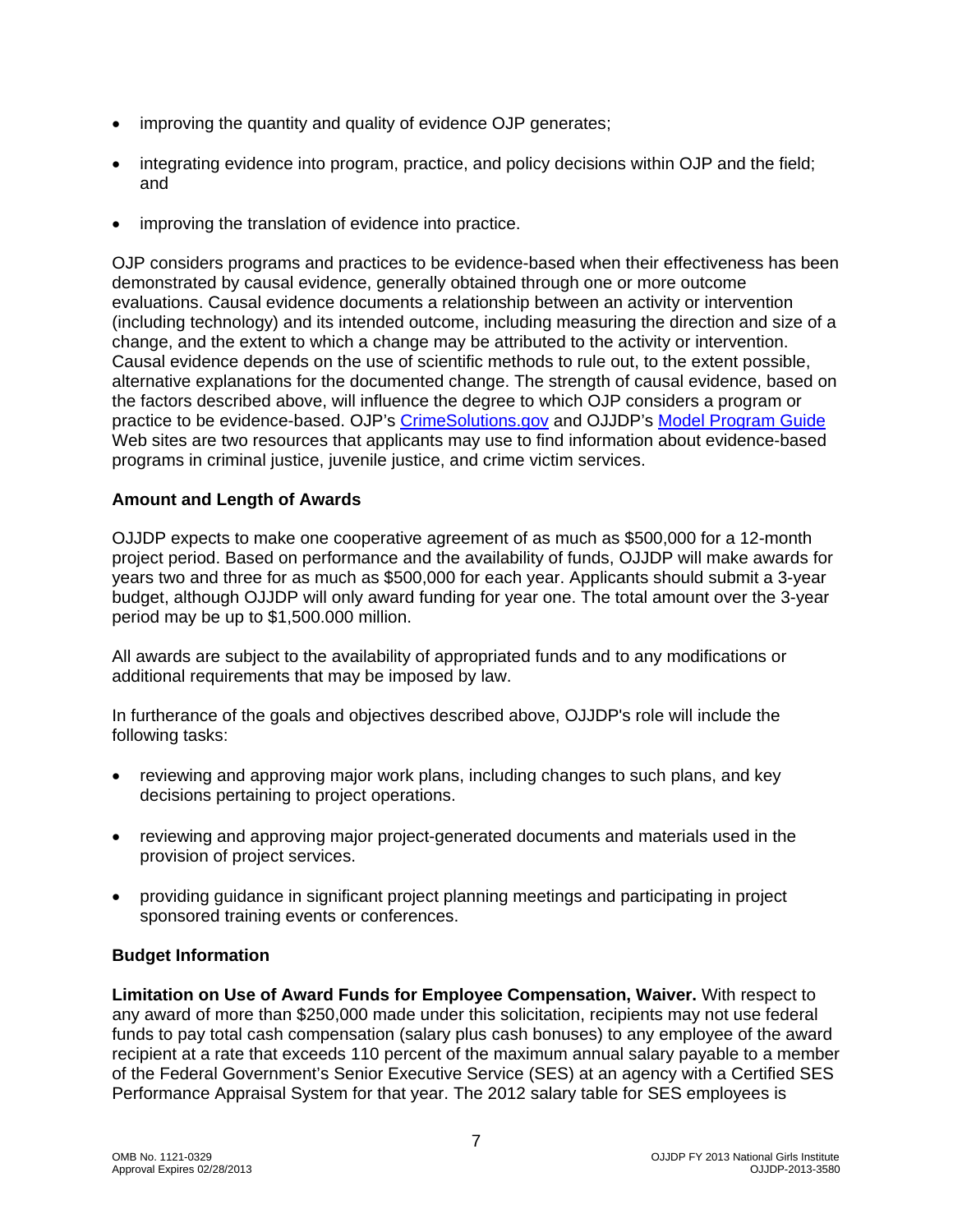available at [www.opm.gov/oca/12tables/indexSES.asp.](http://www.opm.gov/oca/12tables/indexSES.asp) Note: A recipient may compensate an employee at a greater rate, provided the amount in excess of this compensation limitation is paid with non-federal funds. (Any such additional compensation will not be considered matching funds where match requirements apply.)

The Assistant Attorney General for OJP may exercise discretion to waive, on an individual basis, the limitation on compensation rates allowable under an award. Applicants requesting a waiver should include a detailed justification in the budget narrative of their applications. Applicants who do not submit a waiver request and justification with their applications should anticipate that OJP will request them to adjust and resubmit their budgets.

The justification should include the particular qualifications and expertise of the individual, the uniqueness of the service the individual will provide, the individual's specific knowledge of the program or project being undertaken with award funds, and a statement explaining that the individual's salary is commensurate with the regular and customary rate for an individual with his/her qualifications and expertise, and for the work to be done.

**Minimization of Conference Costs.** OJP encourages applicants to review the guidance on conference approval, planning, and reporting that is available on the OJP Web site at [www.ojp.gov/funding/confcost.htm.](http://www.ojp.gov/funding/confcost.htm) This guidance sets out the current OJP policy, which requires all funding recipients who propose to hold or sponsor conferences (including meetings, trainings, and other similar events) to minimize costs, requires OJP review and prior written approval of most conference costs for cooperative agreement recipients (and certain costs for grant recipients), and generally prohibits the use of OJP funding to provide food and beverages at conferences. The guidance also sets upper limits on many conference costs, including facility space, audio/visual services, logistical planning services, programmatic planning services, and food and beverages (in the rare cases where food and beverage costs are permitted at all).

Prior review and approval of conference costs can take time (see the guidance for specific deadlines), and applicants should take this into account when submitting proposals. Applicants also should understand that conference cost limits may change and that they should check the guidance for updates before incurring such costs.

**Note on food and beverages.** OJP may make exceptions to the general prohibition on using OJP funding for food and beverages but will do so only in rare cases where food and beverages are not otherwise available (e.g., in extremely remote areas); the size of the event and capacity of nearby food and beverage vendors would make it impractical to not provide food and beverages; or a special presentation at a conference requires a plenary address where conference participants have no other time to obtain food and beverages. Any such exception requires OJP's prior written approval. The restriction on food and beverages does not apply to water provided at no cost, but does apply to any and all other refreshments, regardless of the size or nature of the meeting. Additionally, this restriction does not affect direct payment of per diem amounts to individuals in a travel status under your organization's travel policy.

**Costs Associated with Language Assistance (if applicable).** If an applicant proposes a program or activity that would deliver services or benefits to individuals, the costs of taking reasonable steps to provide meaningful access to those services or benefits for individuals with limited English proficiency may be allowable. Reasonable steps to provide meaningful access to services or benefits may include interpretation or translation services where appropriate.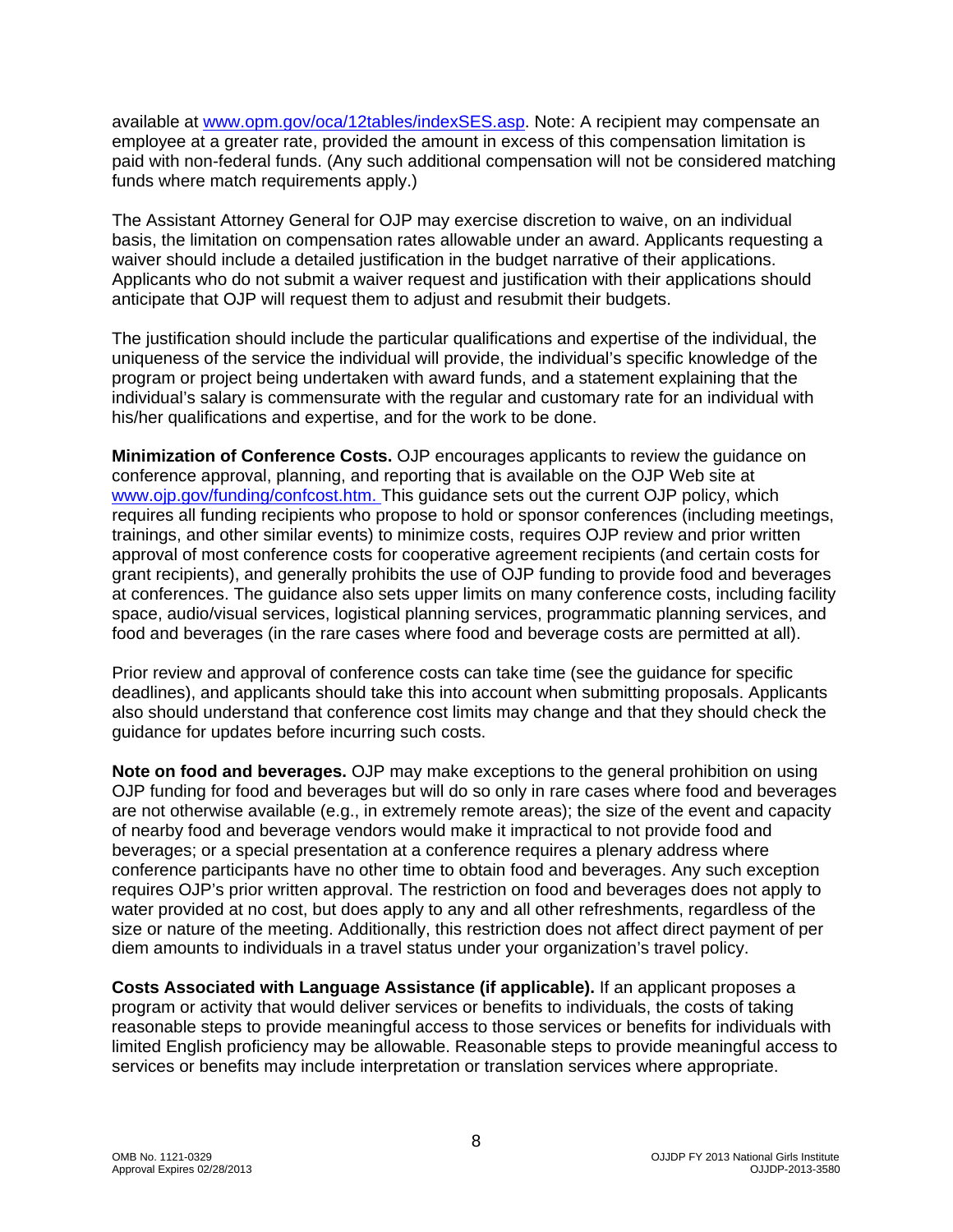For additional information, see the "Civil Rights Compliance" section of the OJP "Other Requirements for OJP Applications" Web page at [www.ojp.usdoj.gov/funding/other\\_requirements.htm.](http://www.ojp.usdoj.gov/funding/other_requirements.htm)

**Match Requirement.** This solicitation does not require a match. However, if a successful application proposes a voluntary match amount, and OJP approves the budget, the total match amount incorporated into the approved budget becomes mandatory and subject to audit.

### <span id="page-8-0"></span>**Performance Measures**

To assist the Department with fulfilling its responsibilities under the Government Performance and Results Act of 1993 (GPRA), Public Law 103-62, and the GPRA Modernization Act of 2010, Public Law 111–352, applicants that receive funding under this solicitation must provide data that measure the results of their work done under this solicitation. OJP will require any award recipient, post award, to provide the data requested in the "Data Grantee Provides" column so that OJP can calculate values for the "Performance Measures" column. OJJDP will require award recipients to submit semiannual performance metrics of relevant data through the Data Reporting Tool (DCTAT) located [www.ojjdp-dctat.org/.](http://www.ojjdp-dctat.org/) Performance measures for this solicitation are as follows:

| Objective                                                                                                                          | <b>Performance</b><br>Measure(s)                          | <b>Description</b>                                                                                                                                                                                                                                                                                                                                                                                                                                                     | <b>Data Grantee</b><br><b>Provides</b>                                                                                       |
|------------------------------------------------------------------------------------------------------------------------------------|-----------------------------------------------------------|------------------------------------------------------------------------------------------------------------------------------------------------------------------------------------------------------------------------------------------------------------------------------------------------------------------------------------------------------------------------------------------------------------------------------------------------------------------------|------------------------------------------------------------------------------------------------------------------------------|
| to improve<br>girls'<br>delinquency<br>programming<br>and<br>practices at<br>the national,<br>state, tribal<br>and local<br>levels | Percent of technical<br>assistance requests<br>completed. | This measure represents the<br>number of TA requests received<br>during the reporting period.<br>Requests can come from<br>individuals or organizations<br>served.                                                                                                                                                                                                                                                                                                     | Number of<br>technical<br>assistance<br>requests received.<br>Number of<br>technical<br>assistance<br>requests<br>completed. |
| through<br>training and<br>technical<br>assistance                                                                                 | Number of program<br>materials developed.                 | This measure represents the<br>number of program materials that<br>were developed during the<br>reporting period. Include only<br>substantive materials, such as<br>program overviews, client<br>workbooks, lists of local service<br>providers. Do not include program<br>advertisements or administrative<br>forms such as sign-in sheets or<br>client tracking forms. Count the<br>number of pieces developed.<br>Program records are the preferred<br>data source. | Number of<br>program materials<br>developed.                                                                                 |
|                                                                                                                                    | Number of planning or<br>training events held.            | This measure represents the<br>number of planning or training<br>activities held during the reporting<br>period. Planning and training                                                                                                                                                                                                                                                                                                                                 | Number of<br>planning or<br>training events<br>held.                                                                         |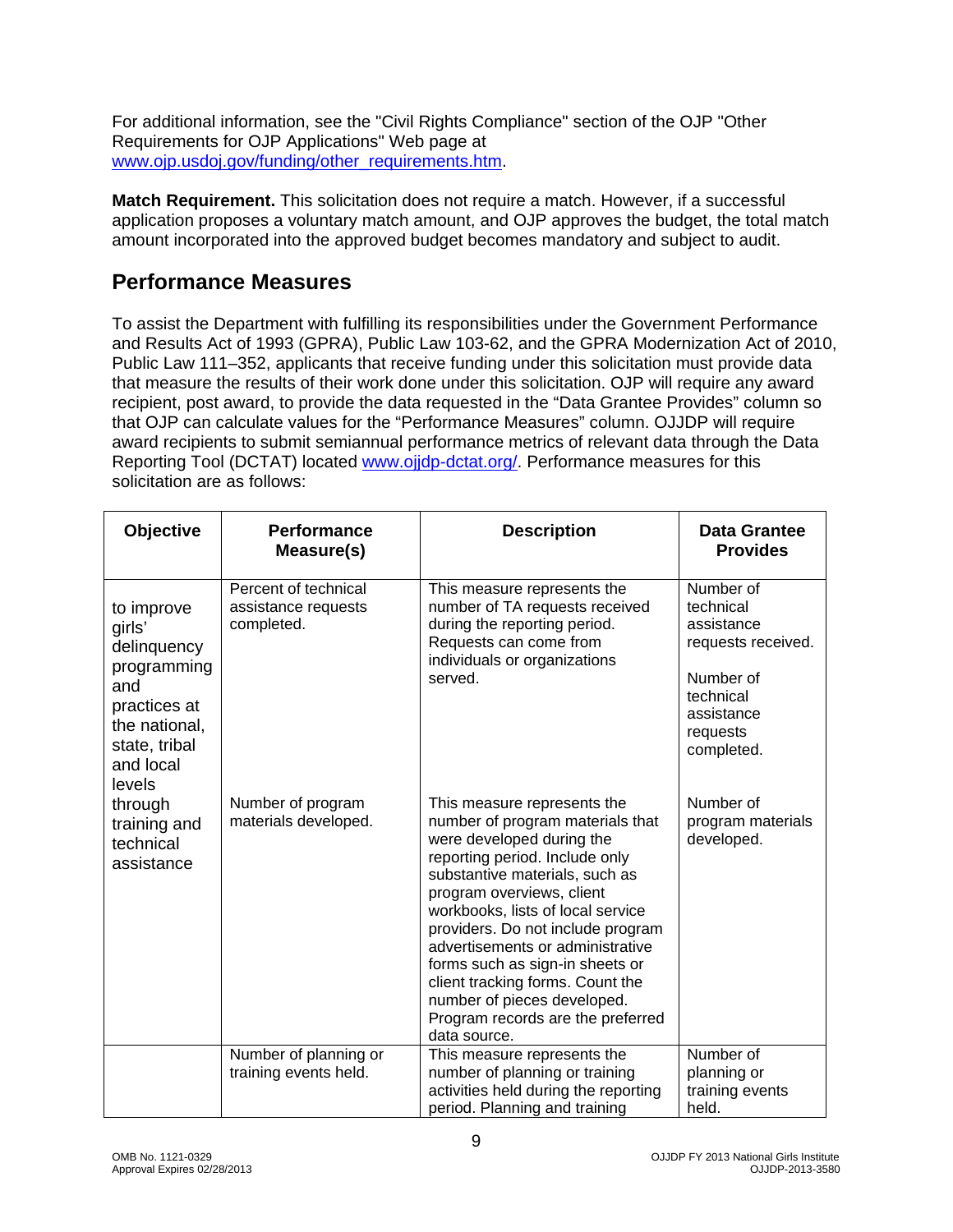|                                                                                                                             | activities include creation of task<br>forces or interagency committees,<br>meetings held, needs<br>assessments undertaken, etc.<br>Preferred data source is program<br>records.                                                                                                                                                                                                                                                                                                                                      |                                                                                                                                                                                                                                                                   |
|-----------------------------------------------------------------------------------------------------------------------------|-----------------------------------------------------------------------------------------------------------------------------------------------------------------------------------------------------------------------------------------------------------------------------------------------------------------------------------------------------------------------------------------------------------------------------------------------------------------------------------------------------------------------|-------------------------------------------------------------------------------------------------------------------------------------------------------------------------------------------------------------------------------------------------------------------|
| Number of people trained.                                                                                                   | This measure represents the<br>number of people trained during<br>the reporting period. The number<br>is the raw number of people<br>receiving any formal training<br>relevant to the program or their<br>position as program staff. Include<br>any training from any source or<br>medium received during the<br>reporting period as long as receipt<br>of training can be verified. Training<br>does not have to have been<br>completed during the reporting<br>period. Preferred data source is<br>program records. | Number of people<br>trained.                                                                                                                                                                                                                                      |
| Percentage of people<br>exhibiting increased<br>knowledge of the program<br>area.                                           | This measure represents the<br>number of people who exhibit an<br>increased knowledge of the<br>program area after participating in<br>training. Use of pre and post tests<br>is preferred.                                                                                                                                                                                                                                                                                                                           | Number of people<br>exhibiting<br>increased<br>knowledge of the<br>program area<br>(determined by<br>pre- and post-<br>testing).                                                                                                                                  |
| Percentage of<br>organizations reporting<br>improvements in<br>operations based on<br>training and technical<br>assistance. | This measure represents the<br>number of organizations who<br>report improvements in operations.<br>Use of pre and posttests is<br>preferred.                                                                                                                                                                                                                                                                                                                                                                         | Number of<br>organizations that<br>receive training<br>and technical<br>assistance.<br>Number of<br>organizations<br>served by training<br>and technical<br>assistance that<br>reported<br>improvements in<br>operations<br>(determined by<br>pre-post- testing). |

OJP does not require applicants to submit performance measures data with their applications. Instead, applicants should discuss in their application their proposed methods for collecting data for performance measures. Refer to the section "What an Application Is Expected To Include" on page 12 for additional information.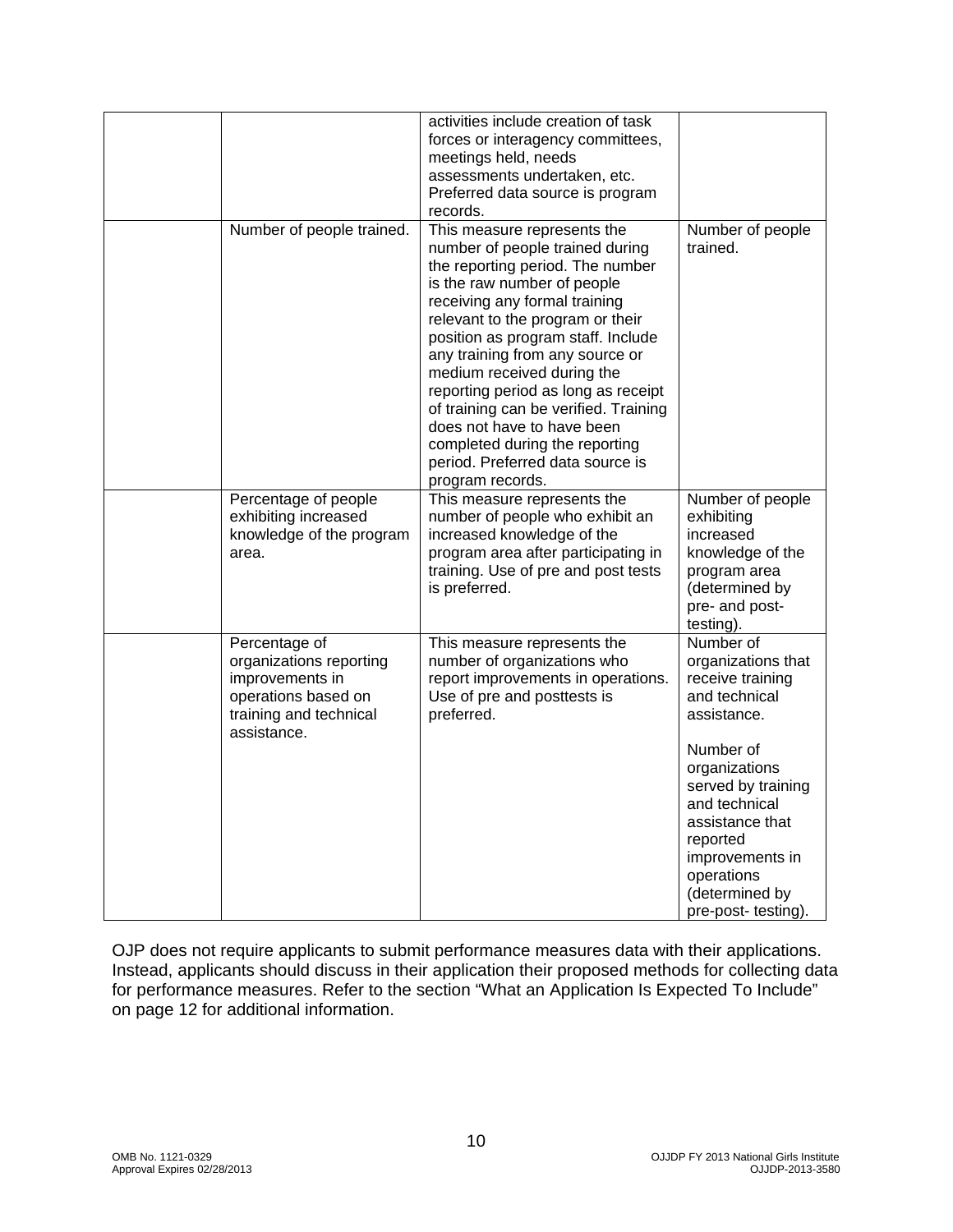### <span id="page-10-0"></span>**Project Evaluations**

Applicants that propose to use funds awarded through this solicitation to conduct project evaluations or statistical data collections should be aware that these activities (such as systematic investigations to develop or contribute to generalizable knowledge) may constitute research, which is defined as follows:

**Research** means a systematic investigation, including research development, testing, and evaluation, designed to develop or contribute to generalizable knowledge. Activities that meet this definition constitute research for the purposes of this policy, whether or not they are conducted or supported under a program that is considered research for other purposes. For example, some demonstration and service programs may include research activities (28 C.F. R. § 46.102(d). The following information pertains to applications that propose to conduct research and involves human subjects:

DOJ regulations (28 C.F.R. Part 46) protect the human subjects of federally funded research. In brief, 28 C.F.R. Part 46 requires that an Institutional Review Board, in accordance with the regulations, review and approve most research involving human subjects that any federal department or agency conducts or supports before an award recipient may expend federal funds for that research. As a rule, persons who participate in federally funded research must provide their informed consent and must be permitted to terminate their participation at any time. Funding recipients, before they will be allowed to spend OJP funds on any research activity involving human subjects, must submit appropriate documentation to OJP showing compliance with 28 C.F.R .Part 46 requirements, as requested by OJP.

DOJ regulations (28 C.F.R. Part 22) require recipients of OJP funding to submit a Privacy Certificate as a condition of approval of any grant application or contract proposal that contains a research or statistical component under which information identifiable to a private person will be collected, analyzed, used, or disclosed. The funding recipient's Privacy Certificate includes a description of its policies and procedures to be followed to protect the confidentiality of identifiable data (28 C.F.R. § 22.23). The Department's regulations provide, among other matters, that: "Research or statistical information identifiable to a private person may be used only for research or statistical purposes (28 C.F.R. § 22.21)." Moreover, any private person from whom information identifiable to a private person is collected or obtained (either orally or by means of written questionnaire or other document) must be advised that the information will only be used or disclosed for research or statistical purposes and that compliance with the request for information is voluntary and may be terminated at any time (28 C.F.R. § 22.27).

OJP has developed a decision tree (www.oip.usdoi.gov/funding/pdfs/decision\_tree.pdf) to assist applicants in assessing whether an activity they plan to undertake with OJP funds may constitute research involving human subjects. **Applicants should review this decision tree and include a statement in their application narrative that clarifies if they intend to use any information from a project evaluation or data collection to contribute to generalizable knowledge or if they intend to use the information solely for internal improvements and/or to meet OJP's performance measures data reporting requirements.** If an application includes a research, demonstration evaluation, or statistical data collection component, OJP will examine that component to determine whether it meets the definition of research.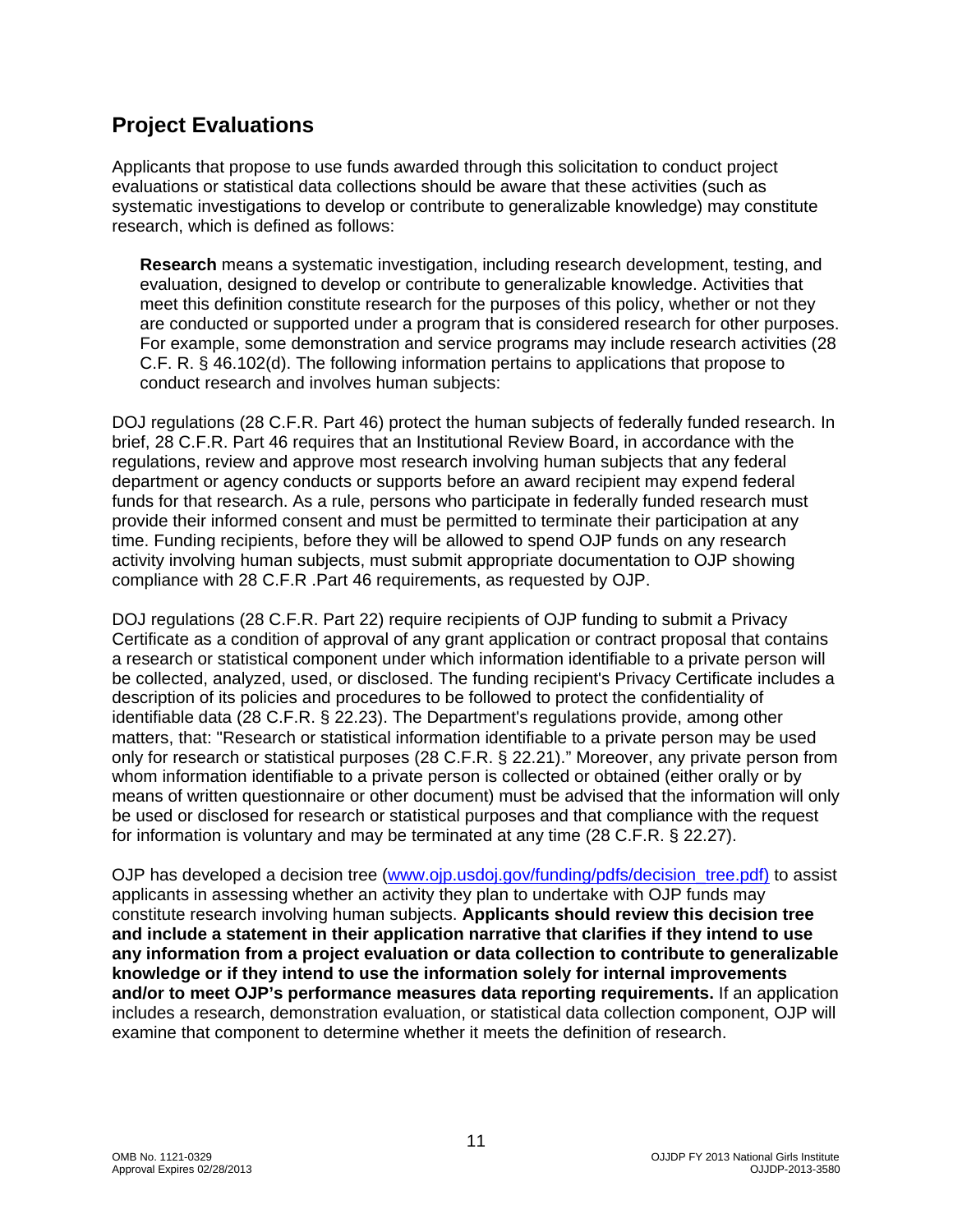For additional information visit the "Research and Protection of Human Subjects" and the "Confidentiality" sections of the OJP "Other Requirements" Web page at [www.ojp.usdoj.gov/funding/other\\_requirements.htm.](http://www.ojp.usdoj.gov/funding/other_requirements.htm)

### <span id="page-11-0"></span>**Notice of Post-Award FFATA Reporting Requirement**

Applicants should anticipate that OJP will require all recipients (other than individuals) of awards of \$25,000 or more under this solicitation, consistent with the Federal Funding Accountability and Transparency Act of 2006 (FFATA), to report award information on any first-tier subawards totaling \$25,000 or more, and, in certain cases, to report information on the names and total compensation of the five most highly compensated executives of the recipient and first-tier subrecipients. Each applicant entity must ensure that it has the necessary processes and systems in place to comply with the reporting requirements should it receive funding. Reports regarding subawards will be made through the FFATA Subaward Reporting System (FSRS), found at [www.fsrs.gov.](https://www.fsrs.gov/)

Please note also that applicants should anticipate that no subaward of an award made under this solicitation may be made to a subrecipient (other than an individual) unless the potential subrecipient acquires and provides a Data Universal Numbering System (DUNS) number.

# <span id="page-11-1"></span>**What an Application Is Expected To Include**

Applicants should anticipate that if they fail to submit an application that contains all of the specified elements, it may negatively affect the review of their application; and, should OJJDP decide to make an award, it may result in the inclusion of special conditions that preclude the recipient from accessing or using award funds pending satisfaction of the conditions.

Moreover, applicants should anticipate that some application elements are so critical that applications that do not respond to the scope of the solicitation, that do not meet the eligibility requirements, that do not request funding within the funding limit, or that do not include the application elements that OJJDP has designated to be critical will neither proceed to peer review nor receive further consideration. Under this solicitation, OJJDP has designated the following application elements as critical: Program Narrative, Budget Detail Worksheet or Budget Narrative.

OJP strongly recommends that applicants use appropriately descriptive file names (e.g*.*, "Program Narrative," "Budget Detail Worksheet and Budget Narrative," "Timelines," "Memoranda of Understanding," "Resumes") for all attachments. Also, OJP recommends that applicants include resumes in a single file.

#### <span id="page-11-2"></span>**1. Information to Complete the Application for Federal Assistance (SF-424)**

The SF-424 is a required standard form used as a cover sheet for submission of preapplications, applications, and related information. Grants.gov and GMS take information from the applicant's profile to populate the fields on this form. If the applicant is a for-profit entity, select "For-Profit Organization" or "Small Business" (as applicable), when selecting "type of applicant."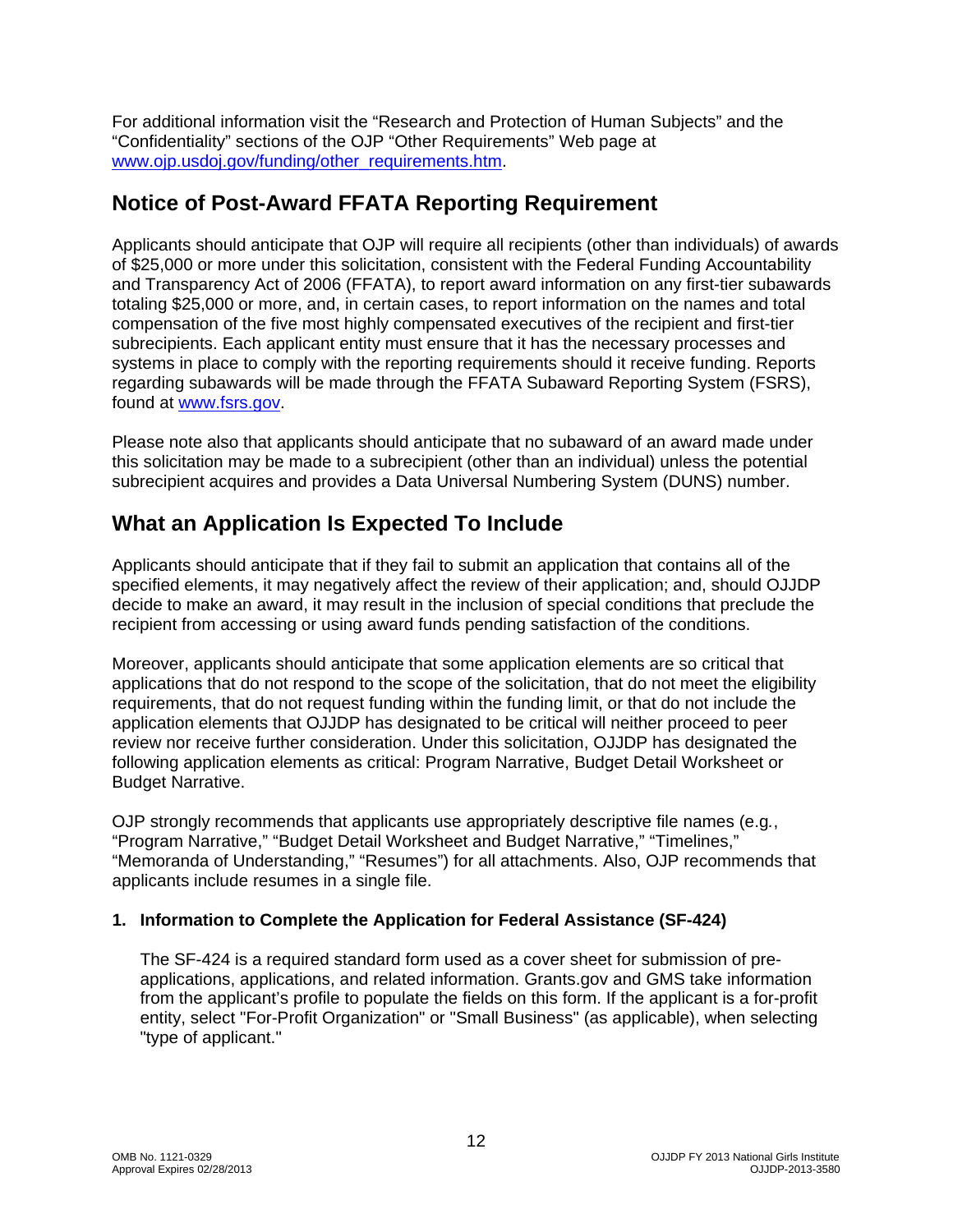#### <span id="page-12-0"></span>**2. Abstract**

Applications should include a high-quality abstract that summarizes the proposed project in 400 words or less. Abstracts should be:

- written for a general public audience.
- submitted as a separate attachment with "Project Abstract" as part of its file name.
- single-spaced, using a standard 12-point font (Times New Roman) with 1-inch margins.

As a separate attachment, the project abstract will **not** count against the page limit for the program narrative.

The abstract should include a brief description of the project's purpose, the population to be served, and the activities that the applicant will implement to achieve the project's goals and objectives. The abstract should describe how the applicant will measure progress toward these goals. The abstract should indicate whether the applicant will use any portion of the budget to conduct research, as described in the Project Evaluations section on page 11. All project abstracts should follow the detailed template available at www.oip.usdoi.gov/funding/Project\_Abstract\_Template.pdf.

#### <span id="page-12-1"></span>**3. Program Narrative**

Applicants must submit a program narrative that presents a detailed description of the purpose, goals, objectives, strategies, design, and management of the proposed program. The program narrative should be double-spaced with 1-inch margins, not exceeding 30 pages of 8½ by 11 inches, and use a standard 12-point font, preferably Times New Roman. Pages should be numbered "1 of 30," etc. The tables, charts, pictures, etc., including all captions, legends, keys, subtext, etc., may be single-spaced, and will count in the 30-page limit. Material required under the Budget and Budget Narrative and Additional Attachments sections will not count toward the program narrative page count. Applicants may provide bibliographical references as a separate attachment that will not count toward the 30-page program narrative limit. If the program narrative fails to comply with these length-related restrictions, OJJDP may consider such noncompliance in peer review and in final award decisions.

The program narrative should address the following selection criteria: (1) statement of the problem; (2) goals, objectives, and performance measures; (3) program design and implementation; and (4) capabilities/competencies. The applicant should clearly delineate the connections between and among each of these sections. For example, the applicant should derive the goals and objectives directly from the problems to be addressed. Similarly, the project design section should clearly explain how the program's structure and activities will accomplish the goals and objectives identified in the previous section.

The following sections should be included as part of the program narrative.

**a. Statement of the Problem.** Applicants should briefly describe the need for TTA on promising and evidence-based prevention, intervention, treatment, and aftercare programs and services for delinquent and at-risk girls*.* The applicant should use data to provide evidence that the need exists, demonstrate the size and scope of the problem,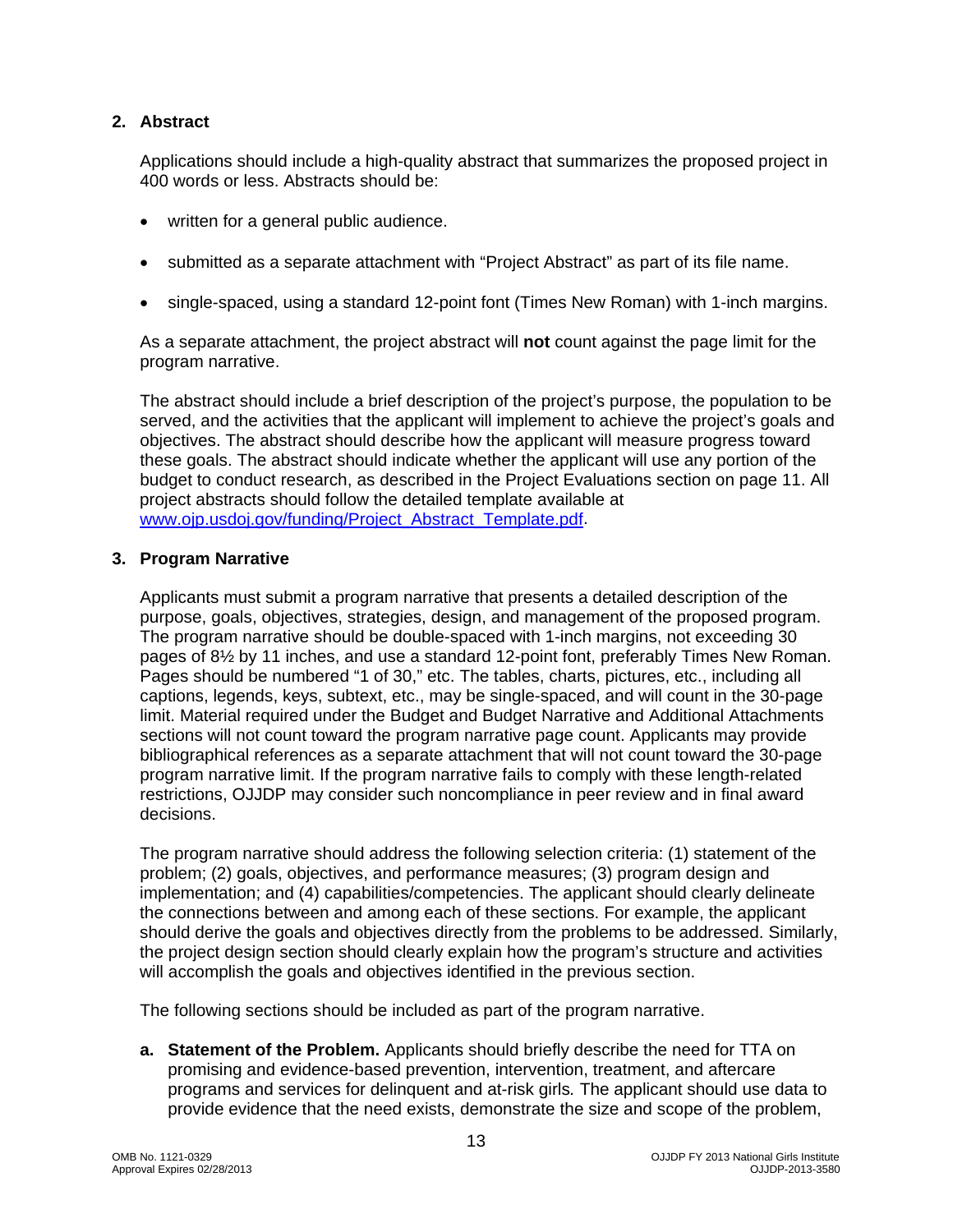and document the effects of the need on the target population and the larger community. Applicants should describe the target population and any previous or current attempts to deliver TTA.

Applicants should describe any research or evaluation studies that relate to the need and contribute to the applicant's understanding of its causes and potential solutions. While OJJDP expects applicants to review the research literature for relevant studies, they should also explore whether unpublished local sources of research or evaluation data are available.

**b. Goals, Objectives, and Performance Measures.** Applicants should describe the goals of the proposed program and identify its objectives. When formulating the program's goals and objectives, applicants should be cognizant of the performance measures that OJJDP will require successful applicants to provide.

**Goals.** Applicants should describe the program's intent to implement the TTA noted in the previous section and outline the project's goals.

**Program Objectives.** Applicants should explain how the program will accomplish its goals. Objectives are specific, quantifiable statements of the project's desired results. They should be clearly linked to the TTA strategy identified in the preceding section and measurable. (Examples of measurable objectives include the following: Percentage of people exhibiting increased knowledge of the program area.)

**Performance Measures.** OJJDP does not require applicants to submit performance measures data with their applications. Performance measures (see Performance Measures, page 9) are included as an alert that OJJDP will require successful applicants to submit specific data as part of their reporting requirements. For the application, applicants should indicate an understanding of these requirements and discuss how they will gather the required data, should they receive funding.

OJJDP encourages award recipients to use information from existing program records to fulfill performance measures reporting requirements rather than initiating new data collection activities for this purpose.

**c. Project Design and Implementation.** Applicants should detail how the project will operate throughout the funding period and describe the strategies that they will use to achieve the goals and objectives identified in the previous section. Applicants should describe how they will complete the deliverables stated in the Goals, Objectives, and Deliverables section on page 4. OJJDP encourages applicants to select evidence-based practices for their programs.

This section should also include details regarding any leveraged resources (cash or inkind) from local sources to support the project and discuss plans for sustainability beyond the grant period.

**Timeline.** Applicants should submit a realistic timeline or milestone chart that indicates major tasks associated with the goals and objectives of the project, assigns responsibility for each, and plots completion of each task by month or quarter for the duration of the award, using "Year 1," "Month 1," "Quarter 1," etc., not calendar dates (see "Sample Project Timelines" at [www.ojjdp.gov/grantees/timelines.html\)](http://www.ojjdp.gov/grantees/timelines.html).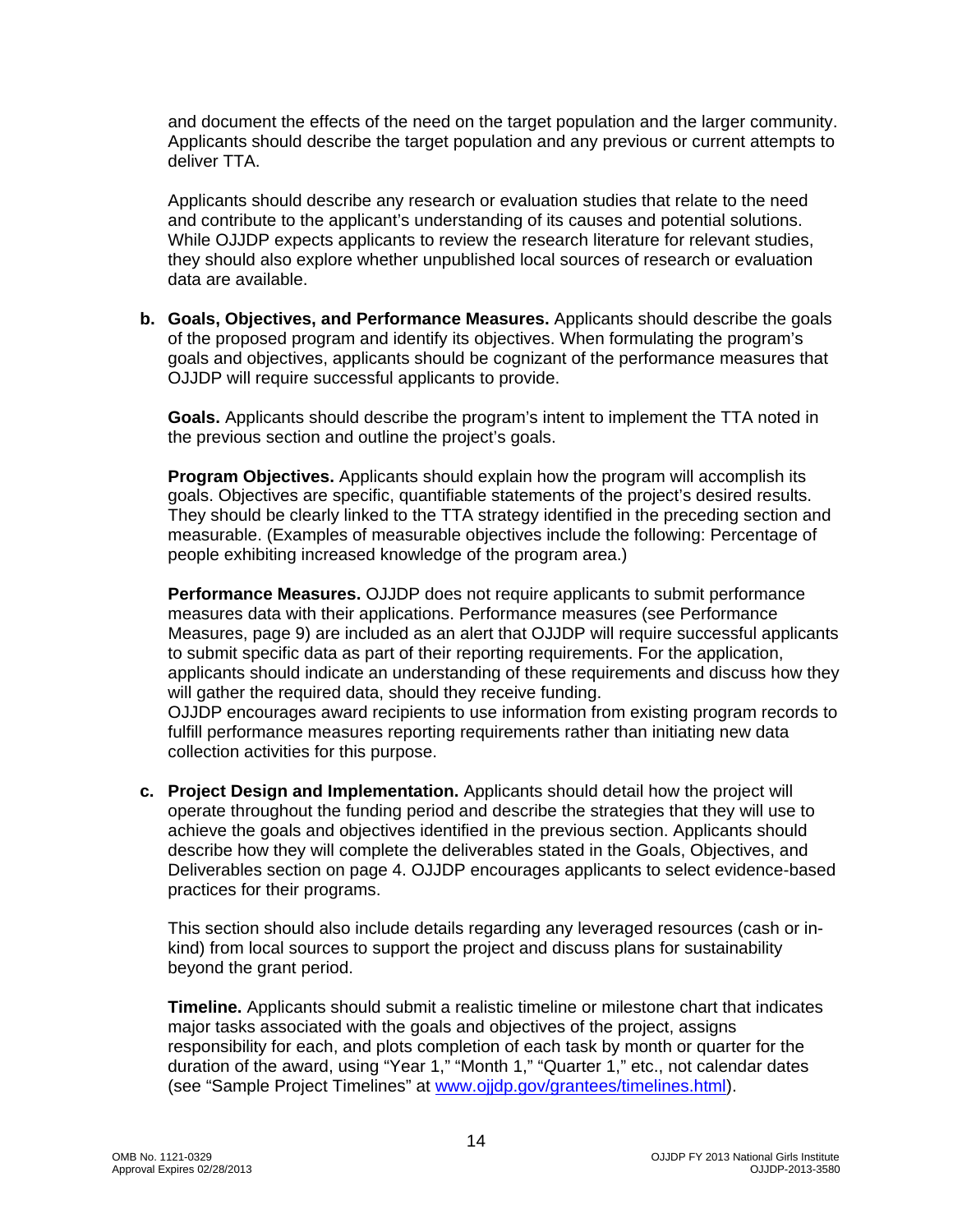Applicants should submit the timeline as a separate attachment, as stipulated in Additional Attachments, page 16. On receipt of an award, the recipient may revise the timeline, based on training and technical assistance that OJJDP will provide.

**d. Capabilities and Competencies.** This section should describe the experience and capability of the applicant organization and any contractors or subgrantees that the applicant will use to implement and manage this effort and its associated federal funding, highlighting any previous experience implementing projects of similar design or magnitude. Applicants should highlight their experience/capability/capacity to manage subawards, including details on their system for fiscal accountability. Management and staffing patterns should be clearly connected to the project design described in the previous section. Applicants should describe the roles and responsibilities of project staff and explain the program's organizational structure and operations. Applicants should include a copy of the organizational chart showing how their organization operates, including who manages the finances; how the applicant manages subawards, if there are any; and detailing the management of the project proposed for funding.

**Letters of Support/Memoranda of Understanding.** If submitting a joint application, as described under Eligibility, page 3, applicants should provide signed and dated letters of support or memoranda of understanding for all key partners that include the following:

- expression of support for the program and a statement of willingness to participate and collaborate with it.
- description of the partner's current role and responsibilities in the planning process and expected responsibilities when the program is operational.
- estimate of the percent of time that the partner will devote to the planning and operation of the project.

#### <span id="page-14-0"></span>**4. Budget Detail Worksheet and Budget Narrative**

Applicants should provide a budget that (1) is complete, allowable, and cost-effective in relation to the proposed activities; (2) shows the cost calculations demonstrating how they arrived at the total amount requested; and (3) provides a brief supporting narrative to link costs with project activities. The budget should cover the entire award period.

For questions pertaining to budget and examples of allowable and unallowable costs, see the OJP Financial Guide at [www.ojp.usdoj.gov/financialguide/index.htm](http://www.ojp.usdoj.gov/financialguide/index.htm)*.*

- **a. Budget Detail Worksheet.** A sample Budget Detail Worksheet can be found at [www.ojp.gov/funding/forms/budget\\_detail.pdf.](http://www.ojp.gov/funding/forms/budget_detail.pdf) Applicants that submit their budget in a different format should include the budget categories listed in the sample budget worksheet.
- **b. Budget Narrative.** The Budget Narrative should thoroughly and clearly describe every category of expense listed in the Budget Detail Worksheet. OJP expects proposed budgets to be complete, cost effective, and allowable (e.g., reasonable, allocable, and necessary for project activities).

Applicants should demonstrate in their budget narratives how they will maximize cost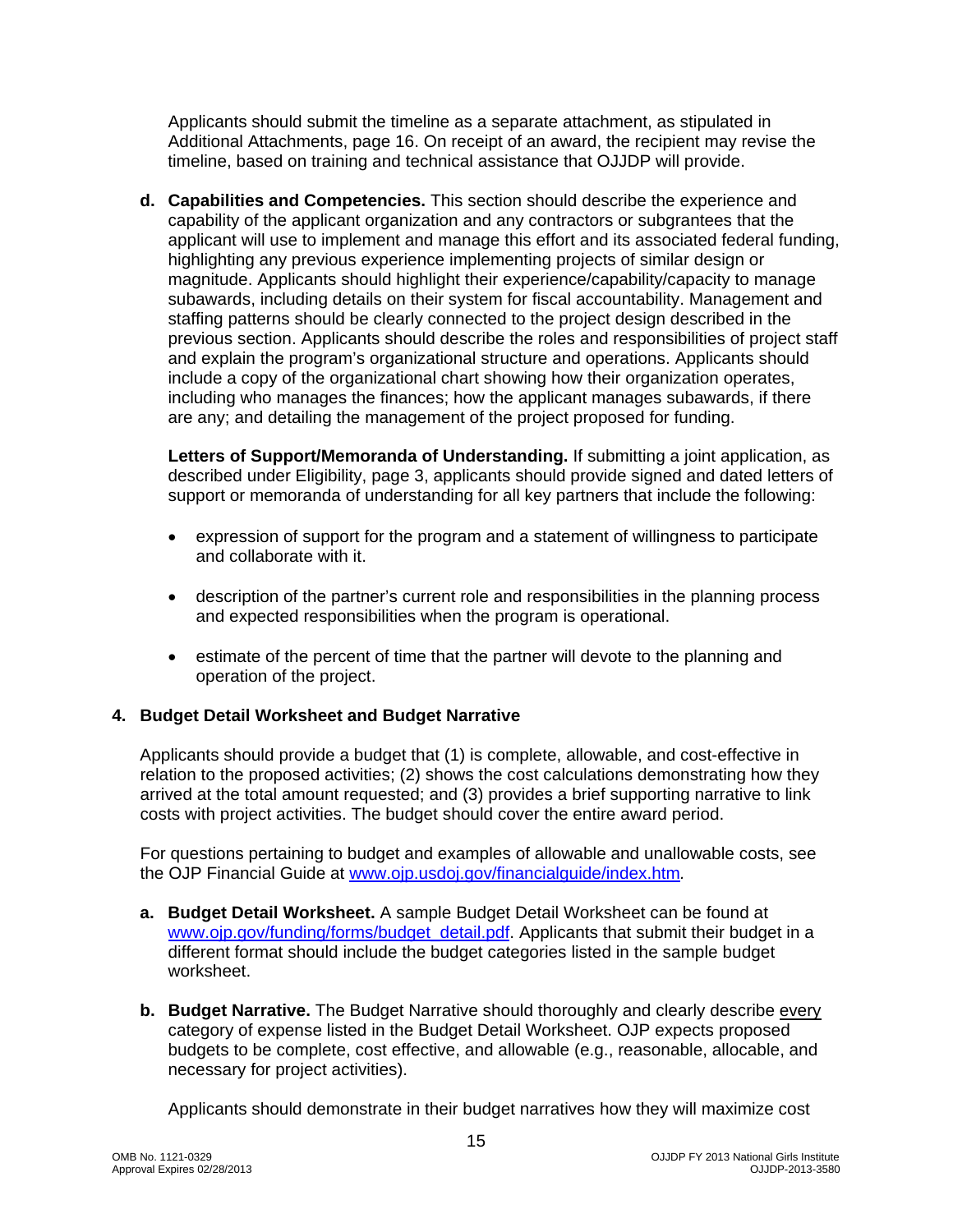effectiveness of grant expenditures. Budget narratives should generally describe cost effectiveness in relation to potential alternatives and the goals of the project. For example, a budget narrative should detail why planned in-person meetings are necessary or how the applicant could use technology and collaboration with outside organizations to reduce costs without compromising quality.

The narrative should be mathematically sound and correspond with the information and figures provided in the Budget Detail Worksheet. The narrative should explain how the applicant estimated and calculated all costs, and how they are relevant to the completion of the proposed project. The narrative may include tables for clarification purposes but need not be in a spreadsheet format. As with the Budget Detail Worksheet, the Budget Narrative should be broken down by year.

#### <span id="page-15-0"></span>**5. Indirect Cost Rate Agreement (if applicable)**

Indirect costs are allowed only if the applicant has a federally approved indirect cost rate. (This requirement does not apply to units of local government.) Attach a copy of the federally approved indirect cost rate agreement to the application. Applicants that do not have an approved rate may request one through their cognizant federal agency, which will review all documentation and approve a rate for the applicant organization, or, if the applicant's accounting system permits, costs may be allocated in the direct cost categories. If DOJ is the cognizant federal agency, obtain information needed to submit an indirect cost rate proposal at [www.ojp.usdoj.gov/funding/pdfs/indirect\\_costs.pdf.](http://www.ojp.usdoj.gov/funding/pdfs/indirect_costs.pdf)

#### <span id="page-15-1"></span>**6. Additional Attachments**

Applicants should submit the following information, as stipulated in the cited pages, as attachments to their application. While the materials listed below are not assigned specific point values, peer reviewers will, as appropriate, consider these items when rating applications. For example, reviewers will consider résumés and/or letters of support/ memoranda of understanding when assessing "capabilities/competencies." Peer reviewers will not consider any additional information that the applicant submits other than that specified below.

**Applicant disclosure of pending applications.** Applicants are to disclose whether they have pending applications for federally funded assistance that include requests for funding to support the same project being proposed under this solicitation and will cover the identical cost items outlined in the budget narrative and worksheet in the application under this solicitation. The disclosure should include both direct applications for federal funding (e.g., applications to federal agencies) and indirect applications for such funding (e.g., applications to state agencies that will be subawarding federal funds).

OJP seeks this information to help avoid any inappropriate duplication of funding. Leveraging multiple funding sources in a complementary manner to implement comprehensive programs or projects is encouraged and is not seen as inappropriate duplication.

Applicants that have pending applications as described above are to provide the following information about pending applications submitted within the last 12 months:

• the federal or state funding agency.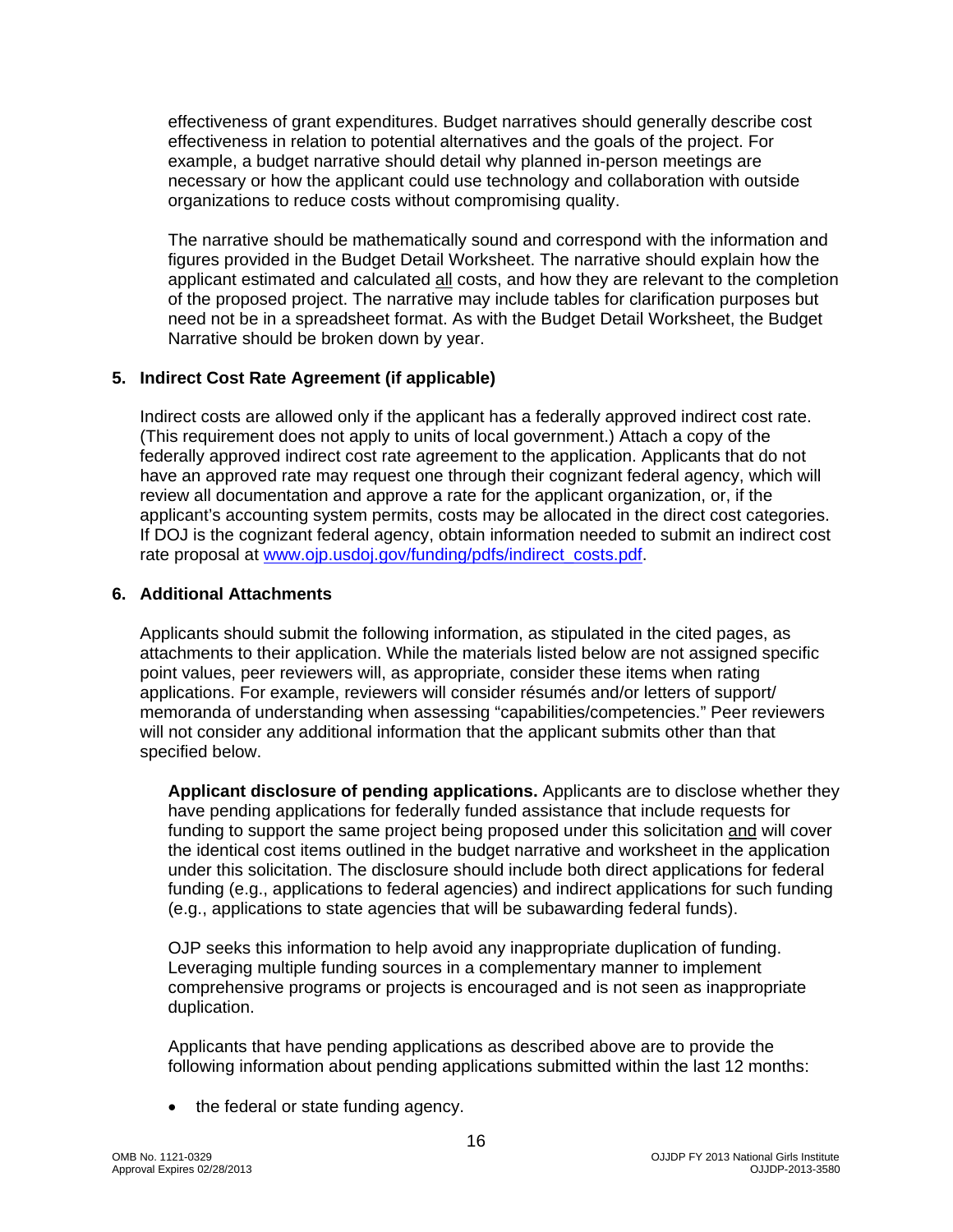- the solicitation name/project name.
- the point of contact information at the applicable funding agency.

| <b>Federal or State</b><br><b>Funding Agency</b>                            | <b>Solicitation Name/</b><br><b>Project Name</b>                                                    | Name/Phone/E-mail for Point of<br><b>Contact at Funding Agency</b> |
|-----------------------------------------------------------------------------|-----------------------------------------------------------------------------------------------------|--------------------------------------------------------------------|
| DOJ/COPS                                                                    | <b>COPS Hiring Program</b>                                                                          | Jane Doe, 202/000-0000;<br>jane.doe@usdoj.gov                      |
| HHS/Substance<br>Abuse & Mental<br><b>Health Services</b><br>Administration | <b>Drug Free Communities</b><br>Mentoring Program/North<br><b>County Youth Mentoring</b><br>Program | John Doe, 202/000-0000;<br>l/john.doe@hhs.gov                      |

Applicants should include the table as a separate attachment, with the file name "Disclosure of Pending Applications," to their application. Applicants that do not have pending applications as described above are to include a statement to this effect in the separate attachment page. (e.g., "[Applicant Name] does not have pending applications submitted within the last 12 months for federally funded assistance that include requests for funding to support the same project being proposed under this solicitation and will cover the identical cost items outlined in the budget narrative and worksheet in the application under this solicitation.")

- **b. timeline or milestone chart** (see Timeline, page 14)
- **c. résumés** of all key personnel
- **d. job descriptions** outlining roles and responsibilities for all key positions
- **e. letters of support/memoranda of understanding** from partner organizations (see Letters of Support/Memoranda of Understanding, page 15)
- **f. evidence of nonprofit status**, e.g., a copy of the tax exemption letter from the Internal Revenue Service, if applicable.
- **g. evidence of for-profit status**, e.g., a copy of the articles of incorporation, if applicable.

#### <span id="page-16-0"></span>**7. Other Standard Forms**

funds may be contingent upon submission of all necessary forms. Note in particular the following forms: Additional forms that OJP may require in connection with an award are available on OJP's funding page at [www.ojp.usdoj.gov/funding/forms.htm.](http://www.ojp.usdoj.gov/funding/forms.htm) For successful applicants, receipt of

- a. [Standard Assurances.](http://www.ojp.usdoj.gov/funding/forms/std_assurances.pdf)<sup>\*</sup> Applicants must read, certify, and submit this form in GMS prior to the receipt of any award funds.
- **b.** [Certifications Regarding Lobbying; Debarment, Suspension and Other Responsibility](http://www.ojp.usdoj.gov/funding/forms/certifications.pdf) [Matters; and Drug-Free Workplace Requirements.](http://www.ojp.usdoj.gov/funding/forms/certifications.pdf) Applicants must read, certify, and submit in GMS prior to the receipt of any award funds.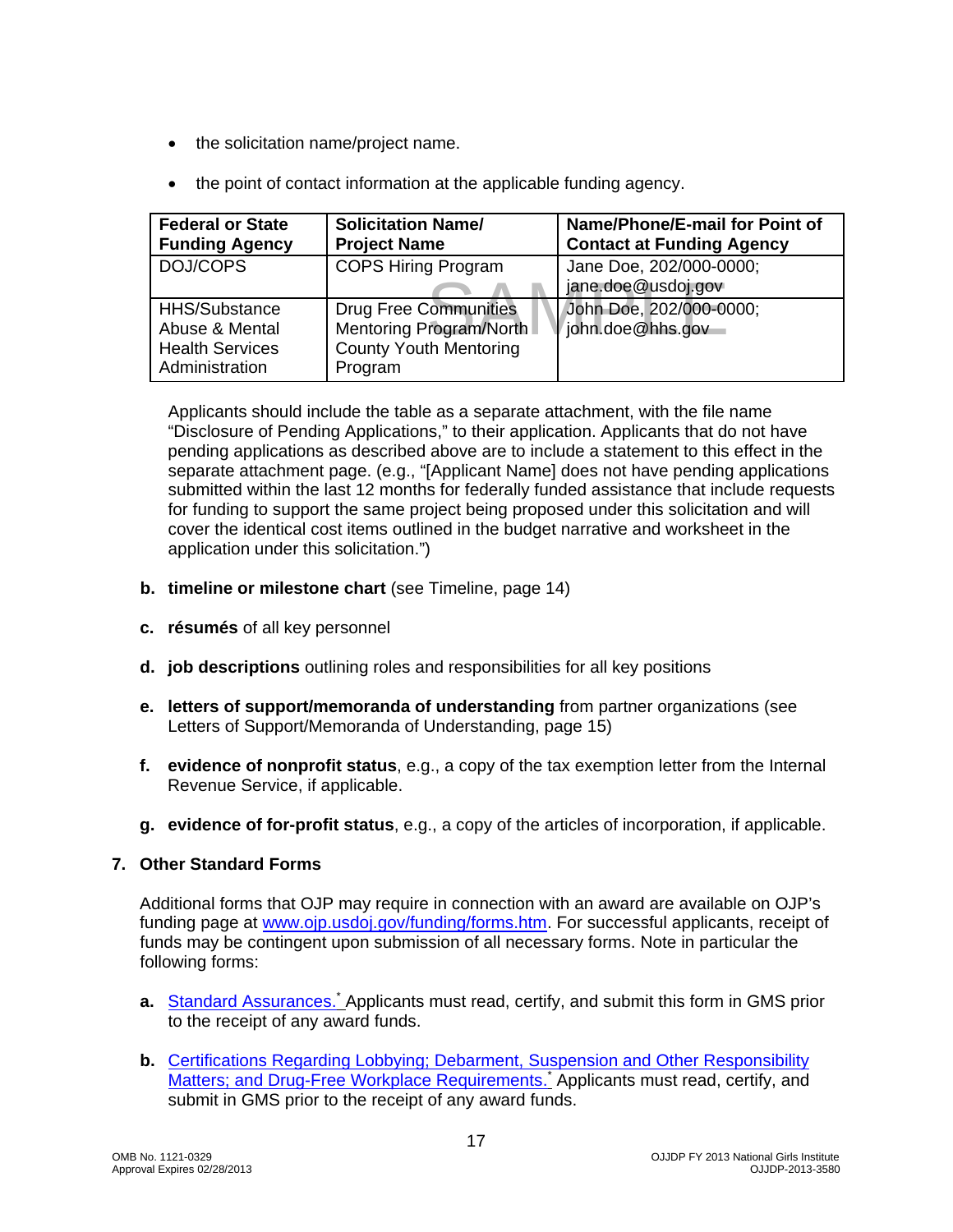**c.** [Accounting System and Financial Capability Questionnaire.](http://www.ojp.usdoj.gov/funding/forms/financial_capability.pdf) Any applicant (other than an individual) that is a non-governmental entity and has not received any award from OJP within the past 3 years, must download, complete, and submit this form.

\*These OJP Standard Assurances and Certifications are forms that applicants accept in GMS. They are not additional forms to be uploaded at the time of application submission.

# <span id="page-17-0"></span>**Selection Criteria**

The following five selection criteria will be used to evaluate each application, with the different weight given to each based on the percentage value listed after each individual criteria. For example, the first criteria, Statement of the Problem, is worth 20 percent of the entire score in the application review process.

- 1. Statement of the Problem (20 percent)
- 2. Goals, Objectives, and Performance Measures (5 percent)
- 3. Project Design and Implementation (40 percent)
- 4. Capabilities and Competencies (25 percent)
- 5. Budget: complete, cost effective, and allowable (e.g., reasonable, allocable, and necessary for project activities) Budget narratives should generally demonstrate how applicants will maximize cost effectiveness of grant expenditures. Budget narratives should demonstrate cost effectiveness in relation to potential alternatives and the goals of the project. [4](#page-17-2) (10 percent)

See What an Application Is Expected To Include, page 12, for the criteria that the peer reviewers will use to evaluate applications.

### <span id="page-17-1"></span>**Review Process**

OJP is committed to ensuring a fair and open process for awarding grants. OJJDP reviews the application to make sure that the information presented is reasonable, understandable, measurable, and achievable, as well as consistent with the solicitation.

Peer reviewers will review the applications submitted under this solicitation that meet basic minimum requirements. OJJDP may use either internal peer reviewers, external peer reviewers, or a combination, to review the applications. An external peer reviewer is an expert in the subject matter of a given solicitation who is NOT a current DOJ employee. An internal reviewer is a current DOJ employee who is well-versed or has expertise in the subject matter of this solicitation. A peer review panel will evaluate, score, and rate applications that meet basic minimum requirements. Peer reviewers' ratings and any resulting recommendations are advisory only. In addition to peer review ratings, considerations for award recommendations and decisions may include, but are not limited to, underserved populations, geographic diversity, strategic priorities, past performance, and available funding.

The Office of the Chief Financial Officer, in consultation with OJJDP, reviews applications for potential discretionary awards to evaluate the fiscal integrity and financial capability of

<span id="page-17-2"></span> $4$  Generally speaking, a reasonable cost is a cost that, in its nature or amount, does not exceed that which would be incurred by a prudent person under the circumstances prevailing at the time the decision was made to incur the costs.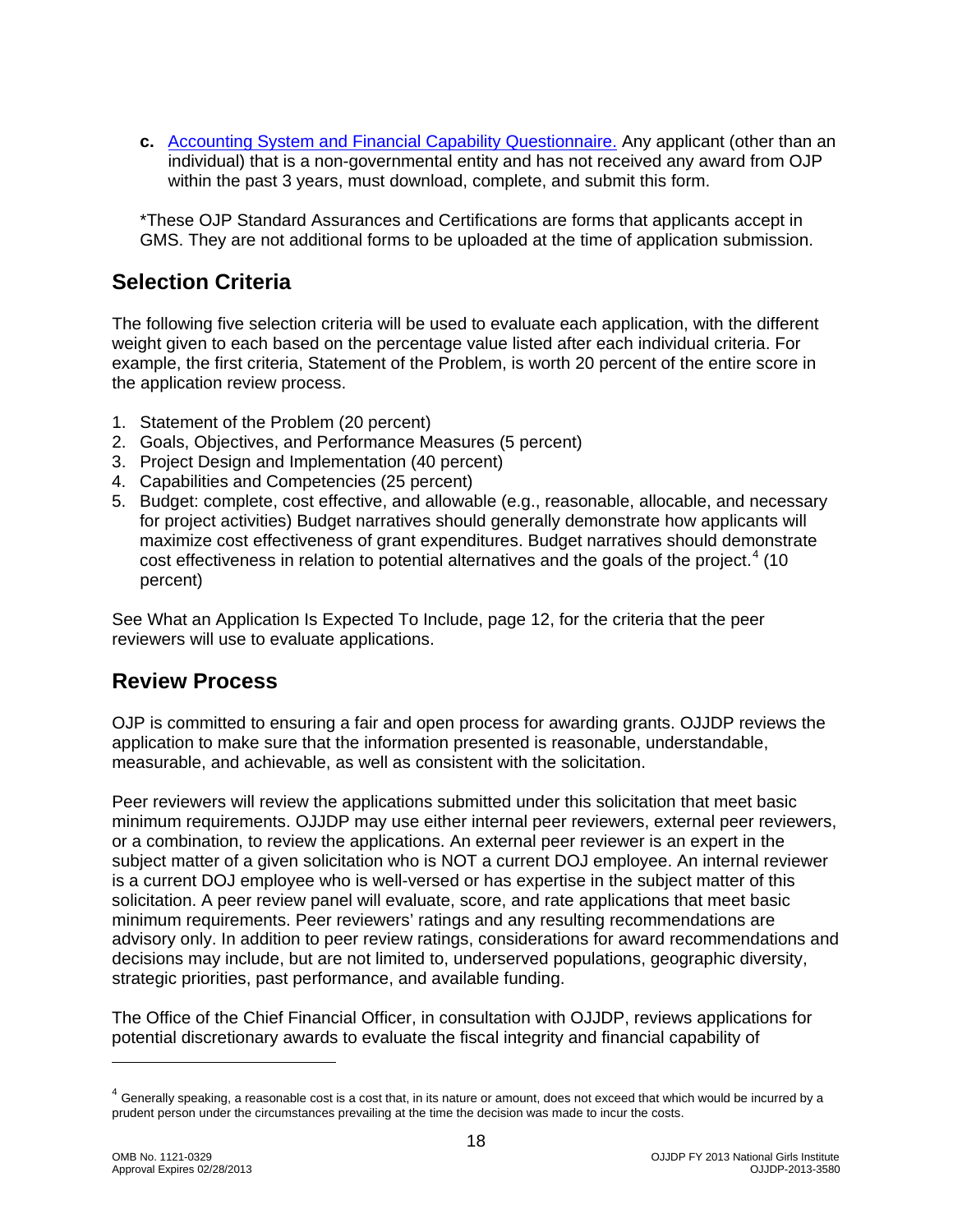applicants, examines proposed costs to determine if the Budget Detail Worksheet and Budget Narrative accurately explain project costs, and determines whether costs are reasonable, necessary, and allowable under applicable federal cost principles and agency regulations.

Absent explicit statutory authorization or written delegation of authority to the contrary, the Assistant Attorney General, who may consider factors including, but not limited to, underserved populations, geographic diversity, strategic priorities, past performance, and available funding, will make all final award decisions.

# <span id="page-18-0"></span>**Additional Requirements**

Applicants selected for awards must agree to comply with additional legal requirements upon acceptance of an award. OJP encourages applicants to review the information pertaining to these additional requirements prior to submitting an application. Additional information for each requirement can be found at [www.ojp.usdoj.gov/funding/other\\_requirements.htm.](http://www.ojp.usdoj.gov/funding/other_requirements.htm)

- [Civil Rights Compliance](http://www.ojp.usdoj.gov/about/ocr/statutes.htm)
- Civil Rights Compliance Specific to State Administering Agencies
- Faith-Based and Other Community Organizations
- **Confidentiality**
- Research and the Protection of Human Subjects
- Anti-Lobbying Act
- Financial and Government Audit Requirements
- National Environmental Policy Act (NEPA)
- DOJ Information Technology Standards (if applicable)
- Single Point of Contact Review
- Non-Supplanting of State or Local Funds
- Criminal Penalty for False Statements
- Compliance with [Office of Justice Programs](http://www.ojp.usdoj.gov/financialguide/index.htm) Financial Guide
- Suspension or Termination of Funding
- Nonprofit Organizations
- For-Profit Organizations
- Government Performance and Results Act (GPRA)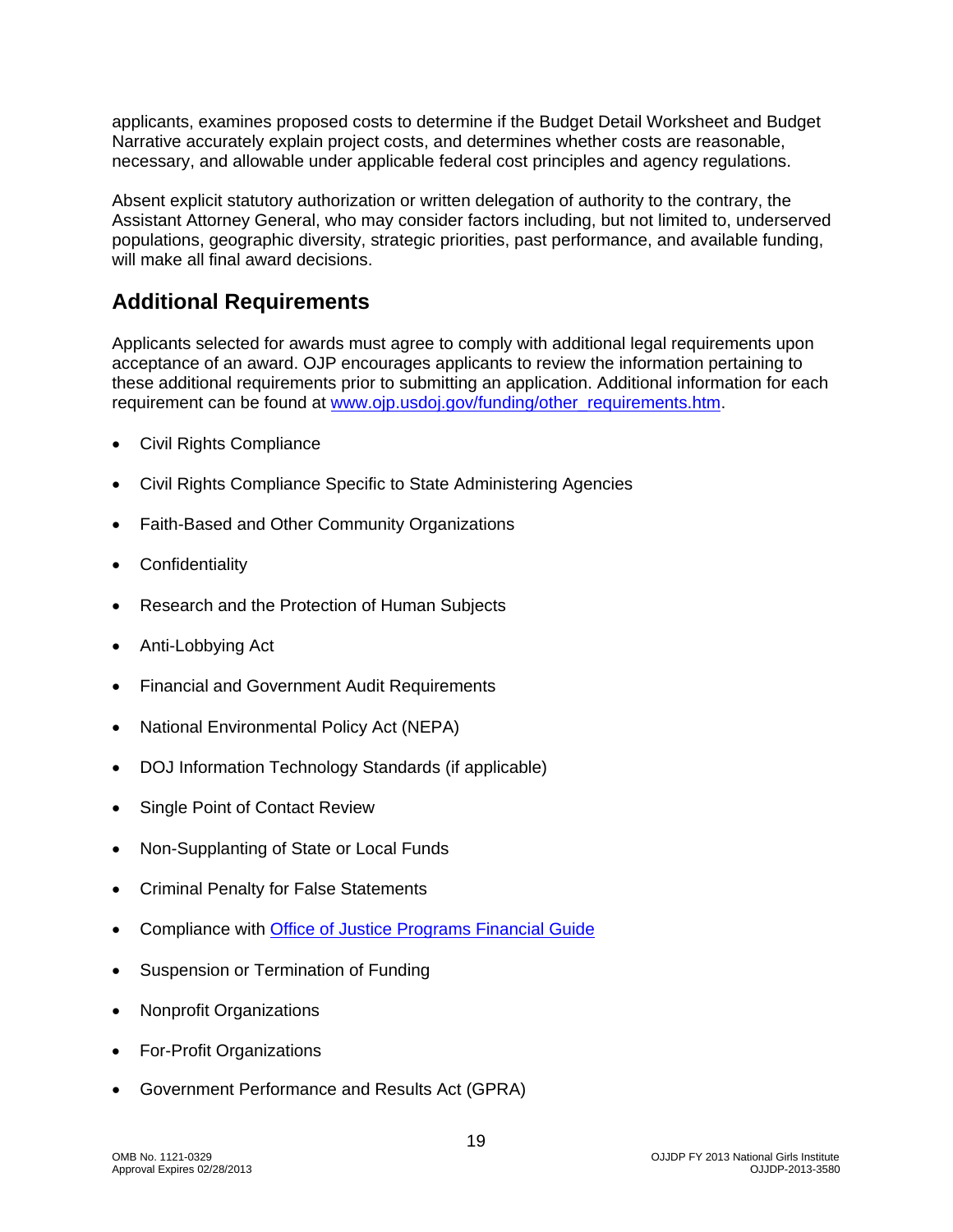- Rights in Intellectual Property
- Federal Funding Accountability and Transparency Act of 2006 (FFATA)
- Awards in Excess of \$5,000,000 Federal Taxes Certification Requirement
- Policy and Guidance for Conference Approval, Planning, and Reporting
- OJP Training Guiding Principles for Grantees and Subgrantees

# <span id="page-19-0"></span>**How to Apply**

Applicants must register with and submit applications through Grants.gov, a "one-stop storefront" to find federal funding opportunities and apply for funding. Find complete instructions on how to register and submit an application at [www.Grants.gov.](http://www.grants.gov/) Applicants that experience technical difficulties during this process should call the Grants.gov Customer Support Hotline at **800**-**518**-**4726** or **606–545–5035**, 24 hours a day, 7 days a week, except federal holidays. Registering with Grants.gov is a one-time process; however, **processing delays may occur, and it can take several weeks** for first-time registrants to receive confirmation and a user password. OJP encourages applicants to **register several weeks before** the application submission deadline. In addition, OJP urges applicants to submit applications 72 hours prior to the application due date to allow time to receive validation messages or rejection notifications from Grants.gov, and to correct in a timely fashion any problems that may have caused a rejection notification.

**Note:** OJJDP encourages all prospective applicants to sign up for Grants.gov e-mail notifications regarding this solicitation. If this solicitation is cancelled or modified, individuals who sign up with Grants.gov for e-mail updates will be notified. All applicants are required to complete the following steps:

- **1. Acquire a DUNS number.** In general, the Office of Management and Budget requires that all applicants (other than individuals) for federal funds include a DUNS number in their applications for a new award or a supplement to an existing award. A DUNS number is a unique nine-digit sequence recognized as the universal standard for identifying and differentiating entities receiving federal funds. The identifier is used for tracking purposes and to validate address and point of contact information for federal assistance applicants, recipients, and subrecipients. The DUNS number will be used throughout the grant life cycle. Obtaining a DUNS number is a free, one-time activity. Call Dun and Bradstreet at 866–705–5711 to obtain a DUNS number or apply online at [www.dnb.com.](http://www.dnb.com/) A DUNS number is usually received within 1-2 business days.
- **2. Acquire registration with the System for Award Management (SAM).** SAM replaces the Central Contractor Registration (CCR) database as the repository for standard information about federal financial assistance applicants, recipients, and subrecipients. OJP requires all applicants (other than individuals) for federal financial assistance to maintain current registrations in the SAM database. Applicants must register in SAM to successfully register in Grants.gov. (Previously, organizations that had submitted applications via Grants.gov were registered with CCR, as it was a requirement for Grants.gov registration. SAM registration replaces CCR as a pre-requisite for Grants.gov registration.) Applicants must **update or renew their SAM registration annually** to maintain an active status.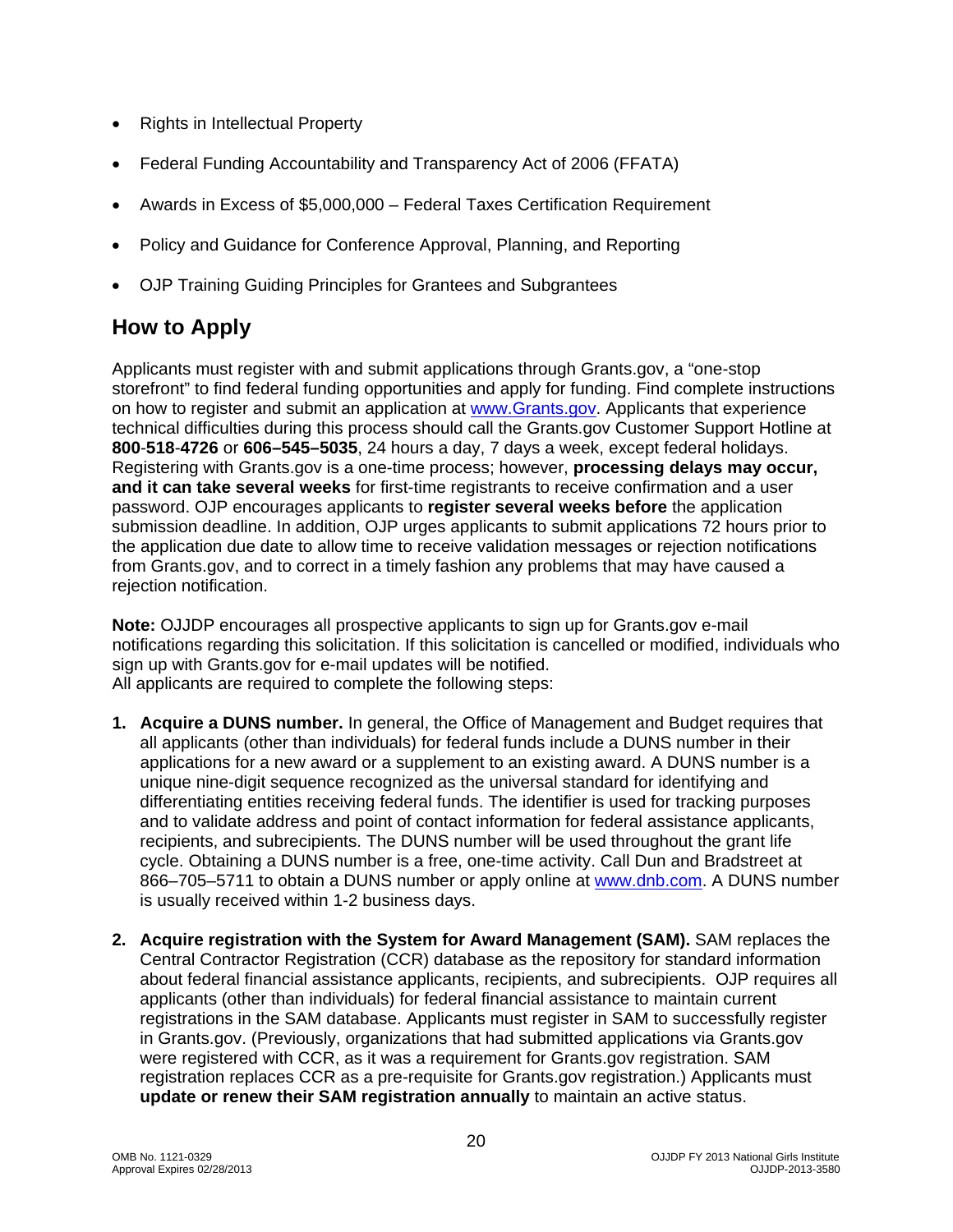Applicants that were previously registered in the CCR database must, at a minimum:

- create a SAM account.
- log into SAM and migrate permissions to the SAM account (all the entity registrations and records should already have been migrated).

Applicants that were not previously registered in the CCR database must register in SAM prior to registering in Grants.gov. Information about SAM registration procedures can be accessed at [www.sam.gov.](https://www.sam.gov/portal/public/SAM/?portal:componentId=1f834b82-3fed-4eb3-a1f8-ea1f226a7955&portal:type=action&interactionstate=JBPNS_rO0ABXc0ABBfanNmQnJpZGdlVmlld0lkAAAAAQATL2pzZi9uYXZpZ2F0aW9uLmpzcAAHX19FT0ZfXw**)

- **3. Acquire an Authorized Organization Representative (AOR) and a Grants.gov username and password**. Complete the AOR profile on Grants.gov and create a username and password. Applicants must use their organization's DUNS number to complete this step. For more information about the registration process, go to [www.grants.gov/applicants/get\\_registered.jsp.](http://www.grants.gov/applicants/get_registered.jsp)
- **4. Acquire confirmation for the AOR from the E-Business Point of Contact (E-Biz POC).** The E-Biz POC at the applicant organization must log into Grants.gov to confirm the applicant organization's AOR. An organization can have more than one AOR.
- **5. Search for the funding opportunity on Grants.gov.** Use the following identifying information when searching for the funding opportunity on Grants.gov. The Catalog of Federal Domestic Assistance number for this solicitation is 16.540, titled *"Juvenile Justice and Delinquency Prevention Allocation to States,"* and the funding opportunity number is OJJDP-2013-3580.
- **6. Complete the Disclosure of Lobbying Activities.** All applicants must complete this information. Applicants that expend any funds for lobbying activities must provide the detailed information requested on the form, *Disclosure of Lobbying Activities* (SF-LLL). Applicants that do not expend any funds for lobbying activities should enter "N/A" in the required highlighted fields.
- **7. Follow the directions in Grants.gov to submit an application consistent with this solicitation.** Within 24–48 hours after submitting the electronic application, the applicant should receive an e-mail validation message from Grants.gov. The message will state whether the application has been received and validated, or rejected due to errors, with an explanation. **Important:** OJP urges applicants to submit applications **at least 72 hours prior** of the application due date to allow time to receive validation messages or rejection notifications from Grants.gov, and to correct in a timely fashion any problems that may have caused a rejection notification.

**Note: Grants.gov permits the use of specific characters in names of attachment files. Valid file names may include only the following characters: A-Z, a-z, 0-9, underscore (\_), hyphen (-), space, and period. Grants.gov will forward the application to OJP's Grants Management System (GMS). GMS does not accept executable file types as application attachments**. These disallowed file types include, but are not limited to, the following extensions: ".com," ".bat," ".exe," ".vbs," ".cfg," ".dat," ".db," ".dbf," ".dll," ".ini," ".log," ".ora," ".sys," and ".zip."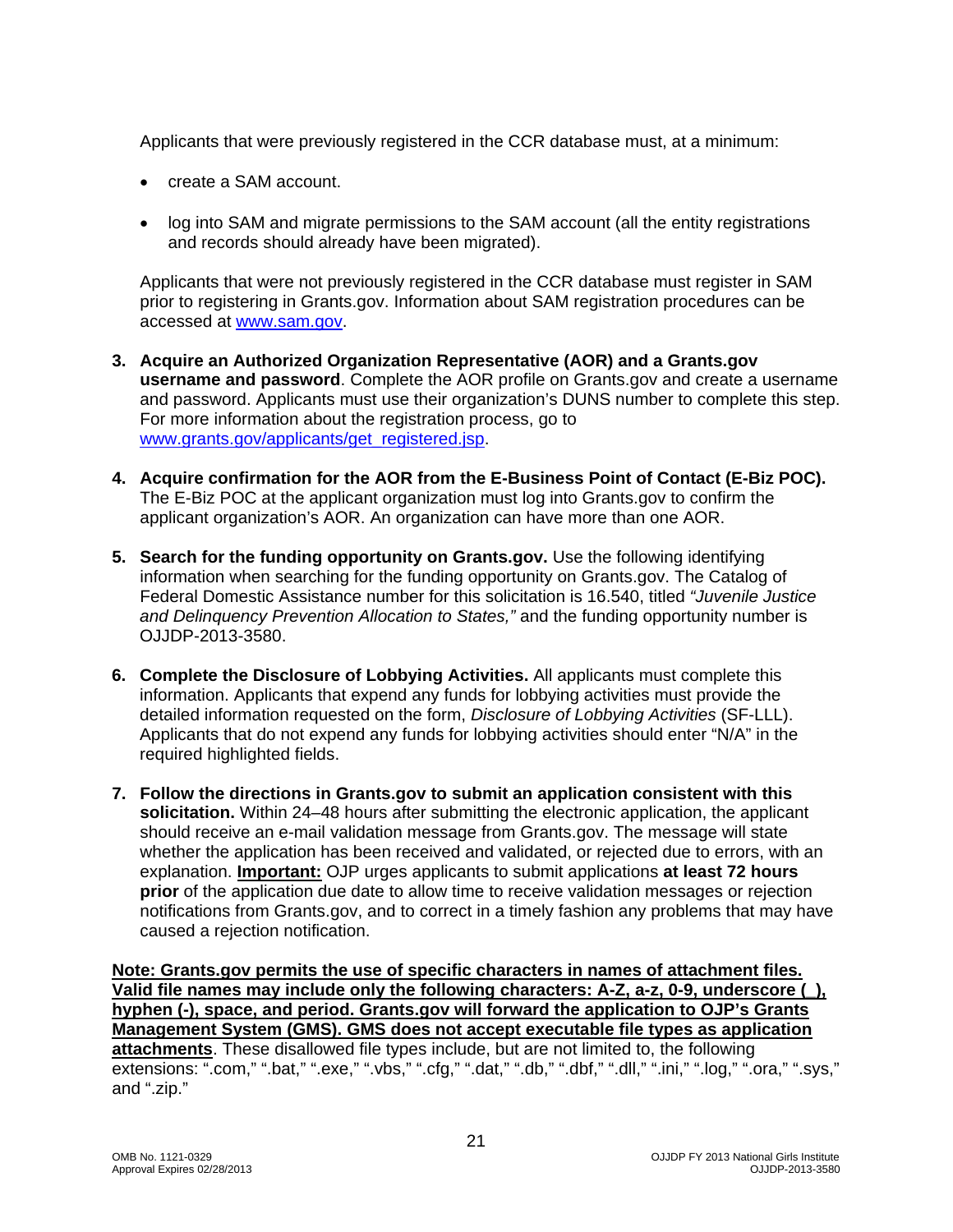**Note: Duplicate Applications.** If an applicant submits multiple versions of an application, OJJDP will review the most recent version submitted.

#### **Experiencing Unforeseen Grants.gov Technical Issues**

Applicants that experience unforeseen Grants.gov technical issues that prevent them from submitting their application by the deadline must e-mail the Justice Information Center (see Page 1 for contact information) **within 24 hours after the application deadline** and request approval to submit their application. The e-mail must describe the technical difficulties, and include a timeline of the applicant's submission efforts, the complete grant application, the applicant's DUNS number, and any Grants.gov Help Desk or SAM tracking number(s). **Note: OJJDP does not automatically approve requests***.* After the program office reviews the submission, and contacts the Grants.gov or SAM Help Desks to validate the reported technical issues, OJP will inform the applicant whether the request to submit a late application has been approved or denied. If the technical issues reported cannot be validated, OJP will reject the application as untimely.

The following conditions are not valid reasons to permit late submissions: (1) failure to register in sufficient time, (2) failure to follow Grants.gov instructions on how to register and apply as posted on its Web site, (3) failure to follow each instruction in the OJP solicitation, and (4) technical issues with the applicant's computer or information technology environment, including firewalls.

Notifications regarding known technical problems with Grants.gov, if any, are posted at the top of the OJP funding Web page at [www.ojp.usdoj.gov/funding/solicitations.htm.](http://www.ojp.gov/funding/solicitations.htm)

# <span id="page-21-0"></span>**Provide Feedback to OJP on This Solicitation**

To help OJP improve its application and award processes, we encourage applicants to provide feedback on this solicitation, the application submission process, and/or the application review/peer review process. Feedback may be provided to [OJPSolicitationFeedback@usdoj.gov.](mailto:OJPSolicitationFeedback@usdoj.gov)

**IMPORTANT:** This e-mail is for feedback and suggestions only. OJP does **not** send replies from this mailbox. If you have specific questions on any program or technical aspect of the solicitation, **you must** directly contact the appropriate number or e-mail listed on the front of this solicitation document. These contacts are provided to ensure that you can directly reach an individual who can address your specific questions in a timely manner.

If you are interested in being a reviewer for other OJP grant applications, e-mail your resume to [ojppeerreview@lmbps.com.](mailto:ojppeerreview@lmbps.com) The OJP Solicitation Feedback e-mail account will not forward your resume. **Note:** Neither you nor anyone else from your organization can be a peer reviewer in a competition in which you or your organization have submitted an application.